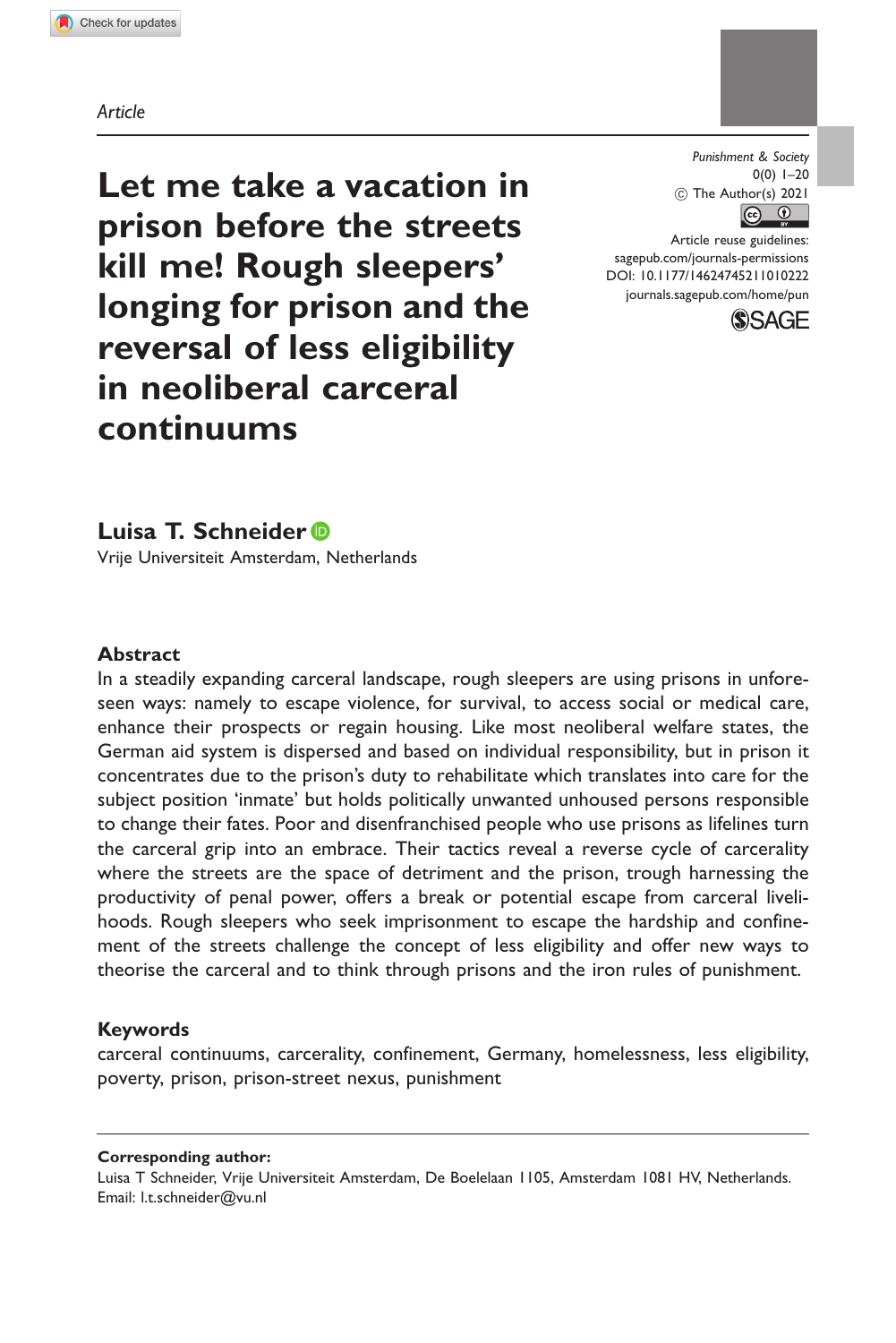# Ethnography with rough sleepers

On a Sunday evening mid-April 2020, I make my way to Franz's camp behind Leipzig's main station. I am surprised to see that substantially more people have gathered around the plume of smoke that winds, from the campfire upwards, to the sky. Indeed, the two, sometimes three rough sleepers who held out here since the COVID-19 measures began, turned into a crowd of seven, who sit—with appropriate distance between them—on chairs and benches around the fire. Due to the contact restrictions, I can no longer join them at the fire. Instead, I call from my car.

Where do you come from? I ask. Well ... they let us out Out where? Well ... out of prison. I see Ye, cause of corona or something And? How do you feel about that? What do you think? Its crap. We're just waiting for them to let us back in.

Due to the corona pandemic, Saxony reduced its prison population to ensure that distancing measures can be effectively upheld. New prison sentences of up to three years were postponed and some ongoing sentences interrupted (excluding drugrelated sentences, acts of violence and sex offences) (Duhm, 2020; Sachsen, 2020). Those changes disproportionally affected people on substitute custodial sentences who were imprisoned to pay off fines, sentences often issued to people without housing and economically poor people. To incarcerated rough sleepers, this protective measure meant that during a pandemic where self-isolation is crucial, they were sent back out under the open sky where they can impossibly adhere to safety and protective measures. Many cannot enter night shelters or refuse to use them. Because of prior or untreated lingering illnesses, weak immune systems, prolonged malnutrition, and harsh conditions on the streets, a majority belong to high-risk groups (Kirby, 2020). Paradoxically, protecting those at risk by releasing them is the core argument for decarceration used by advocates around the globe in the course of COVID-19 (e.g. Sivashanker et al., 2020). However, what happens after release and whether housing is available to those whose release is demanded is, as Hamlin (2020) points out, often ignored. To those who have no place to go the message 'we are letting you out until it is safe to imprison you again' sounds more like 'we seek to protect ourselves from you and the potential threat you cause.' This pandemic scenario points to a bigger issue: For some rough sleepers spending time in prison is considered beneficial and involves a change of subject position from a rough sleeper, who is politically unwanted to an inmate whose rehabilitation becomes a political project. Being let out seems like being pushed out of one of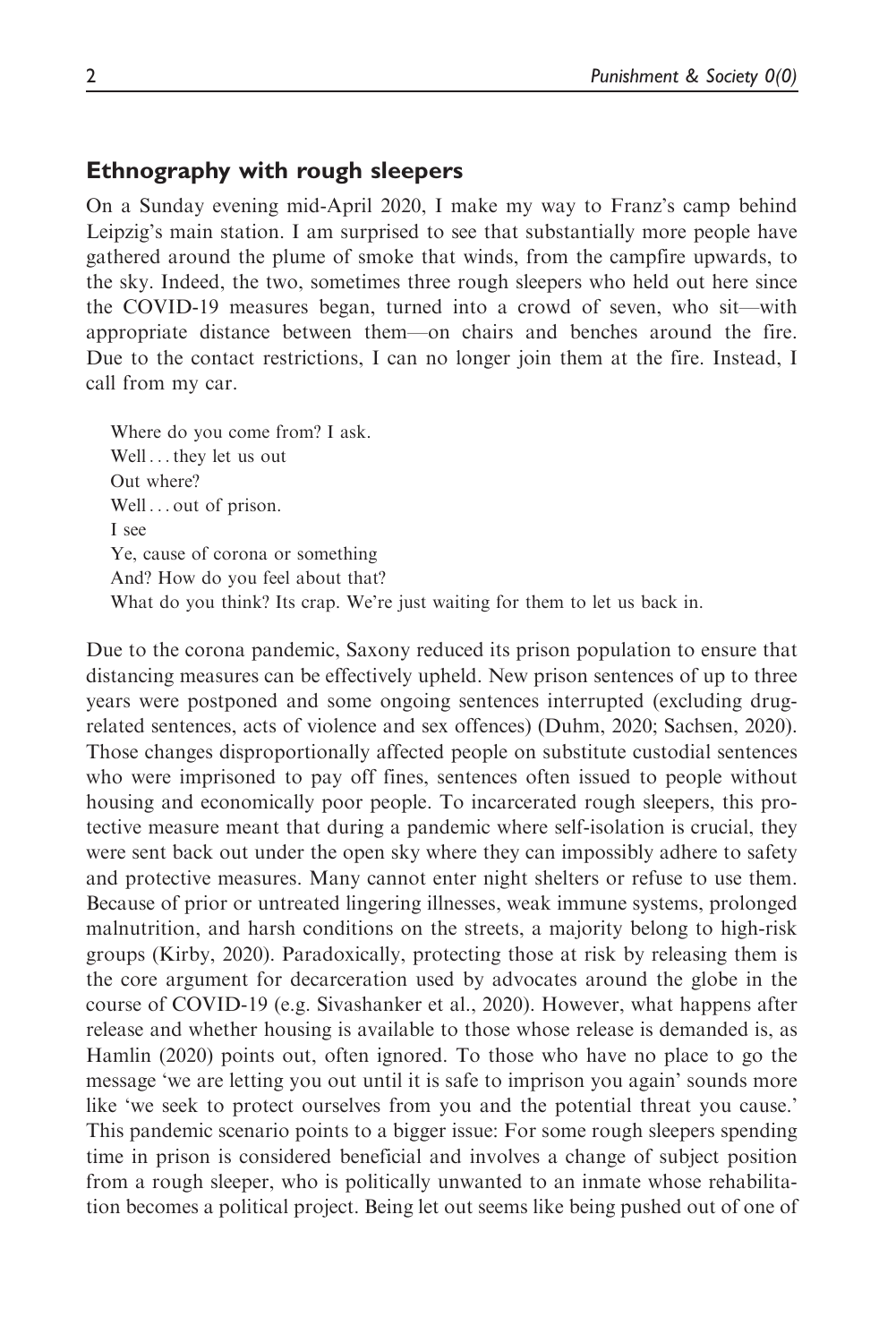the last places were the aid system effectively concentrates, a situation which is particularly life threatening during a public health crisis.

Since October 2018, I have been conducting ethnographic research with rough sleepers in Leipzig. My sample includes little over three hundred rough sleepers. I conducted in-depth fieldwork with twenty-seven between the ages of fifteen and eighty-one from diverse walks of life. To many of them, spending time in prison constitutes a welcome, desired, sometimes lifesaving break from the rough life on the streets. In this article, I therefore take up one of the great unspoken truth of prison research, which many scholars discuss informally, but which is rarely spoken about in publications: that some people seek out imprisonment. I examine the 'imagined images' (Carlbom, 2003: 57) of prison and street which circulate among rough sleepers, trace some of the tactics rough sleepers employ to gain access to prison and then query the implications of this longing for prison. What does it mean for modern welfare states and concepts of punishment, particularly 'less eligibility' (Rusche and Kirchheimer, 1939) if prisons are interpreted as lifelines by poor and disenfranchised people? How does this relate to societal debates about prisons being 'too soft' and not enough of a 'deterrent' to prevent people from committing crimes (e.g. Mowat, 2019)? What do rough sleepers who yearn for prison teach us about the expansion of carceral spaces and livelihoods? Are those who cannot escape the streets into housing trying to (temporarily) escape into prisons to protect 'bare life' (Agamben, 1998)? Is this a manifestation of the power of the carceral grip that turns into a carceral embrace? Is it reinforcing the 'deadly symbiosis' (Wacquant, 2001) between prison and street and the punishment of the poor? Has its violence become so inscribed into the bodies of the politically unwanted that they seek to remove themselves from the public sphere? Is it akin to what Frankl (1962), calls 'the last freedom' the choice to live as if one's plight is one's will? Or is it a form of instrumentalising what prisons have to offer and what streets withhold? And finally, what does this mean for how we understand carcerality and the prison itself?

# Prison—A palace of rest and plenty

Much of the literature on the relationship between the institutions of the criminal justice system and people without secure housing, albeit primarily North American in focus, talks about the criminalisation and penalisation of unhoused people, about such people being swept from the streets into various coercive institutions, as a uniformly negative experience (see e.g. Wacquant, 2001; Bourgois and Schonberg, 2009). Such scholarship on the prison-street nexus shows how underneath the circulation of people between prison and street lies a continuum of violence which additionally marginalises those members of society who are already least fortunate (Fortes, 2015; Moran, 2015; Schneider, 2020a). Not only are the structurally most disadvantaged sent to prison much more often than other people are. After being released from prison they face further stigma and social, political and legal marginalisation (see Alexander, 2012). This then creates a vicious and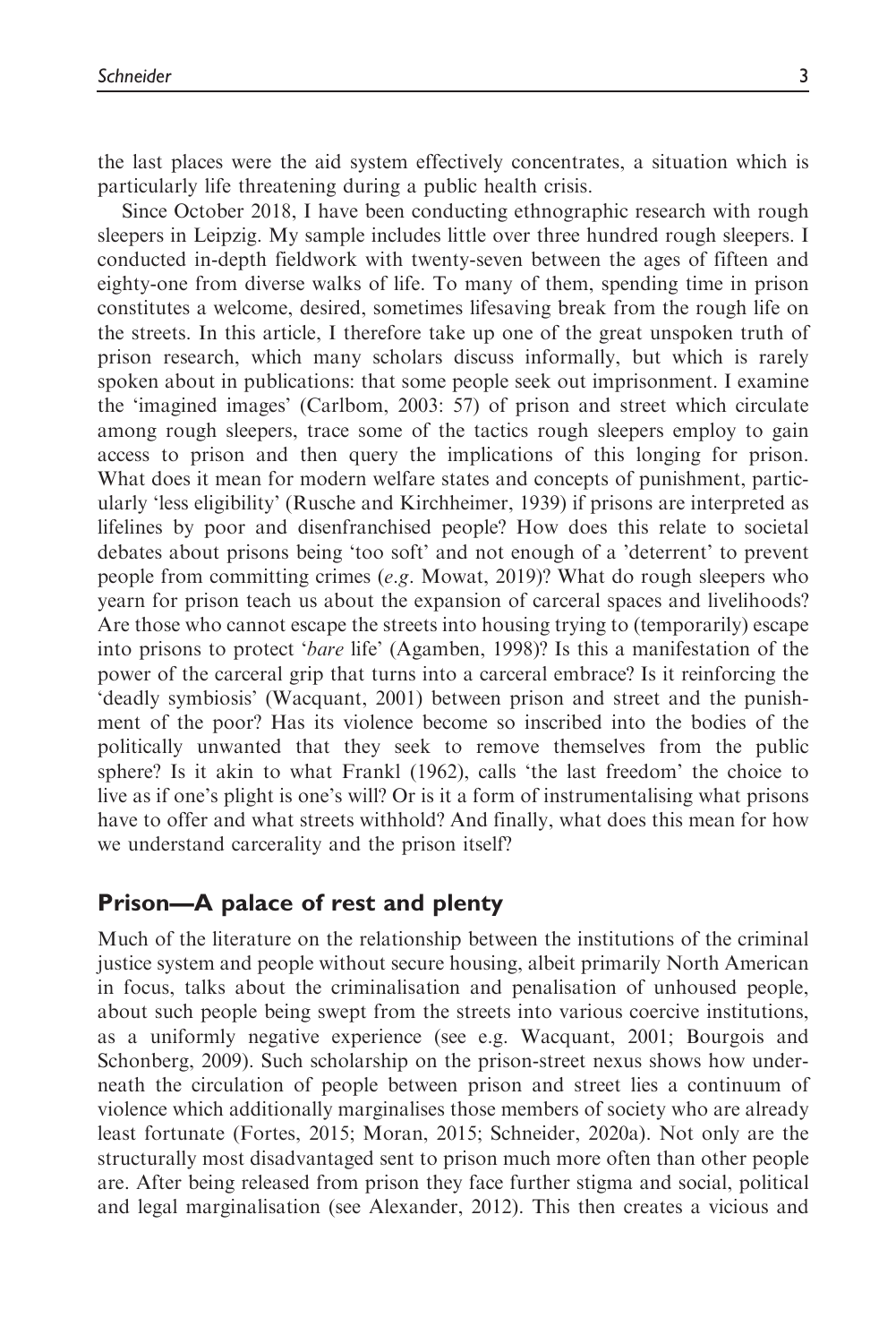nearly inescapable cycle. The rough sleepers I conducted research with in Germany, agree with this discourse to the extent that for them too prison is an integral part of their lifeworld.

When people where asking about someone's whereabout the answers tended to sound something like this: 'x? I don't know, haven't seen them in weeks. They will either be in prison, in hospital [a term also including rehab and psych wards], maybe they went away, or they are dead.' Yet, how prisons were conceptualized runs contrary to much of the existing literature. Only few feared or rejected imprisonment. Some were indifferent and responded to a new warrant with a shrug. Most, however, appreciated prison, yearned for prison, or tactically sought ways to be imprisoned.

When somebody reappeared after having been missing for a few days, weeks or months and responded to questions about their whereabouts with: 'oh, you know, I took a vacation', you knew they came from prison. At first, I thought this phrasing was sarcastic, a dramaturgy attempted to mock punishment to decrease its power. I thought it might relate to Frankl's notion that 'everything can be taken from a man but one thing: the last of human freedoms—to choose one's attitude in any given set of circumstances, to choose one's own way (Frankl, 1962: 75).' The image of a vacation would then be the embodiment of an attitude of unyieldingness in the face of the carceral system's attempts to bend and shape those it confines. It would point to rough sleepers' indomitability that cannot be subdued by the continuums of violence they are subjected to. It would entail an attitude Frankl summarizes with: 'the one thing you cannot take away from me is the way I choose to respond to what you do to me '(Frankl, 1962: 75).

But there was more at play here than people choosing to live their plight as if it was their will. In autumn, when temperatures dropped, prison became even more central. One conversation between two rough sleepers in their 60 s began with one pulling on his jacket murmuring

'It's getting damn too cold.'

'True that,' said the other 'time to take a vacation' they laughed approvingly.

'Do you want to go south' I wondered? Now the laughter turned to mockery.

'No, silly to Leine [Correctional facility Leipzig with hospital]. We want to take some time off at Leine.' 'Time off in prison?' I still did not get it.

'This one is not too smart, now is she?' one asked the other and then, turning to me: 'Prison equals total relaxation. You can lie in a comfortable bed all day, watch TV,

and wrinkle your toes. They even bring your food right to your bed.'

'Room service and what not' said the other rubbing his non-existing belly.

Death and the possibility of dying accompanies winter on the streets. Some rough sleepers ran out of fingers when counting those it had claimed and techniques to stay alive—for instance by frequently getting up and moving around—causes exhaustion, and dependency on others. Winter left marks on the bodies and minds of rough sleepers. By contrast, those who returned from a vacation in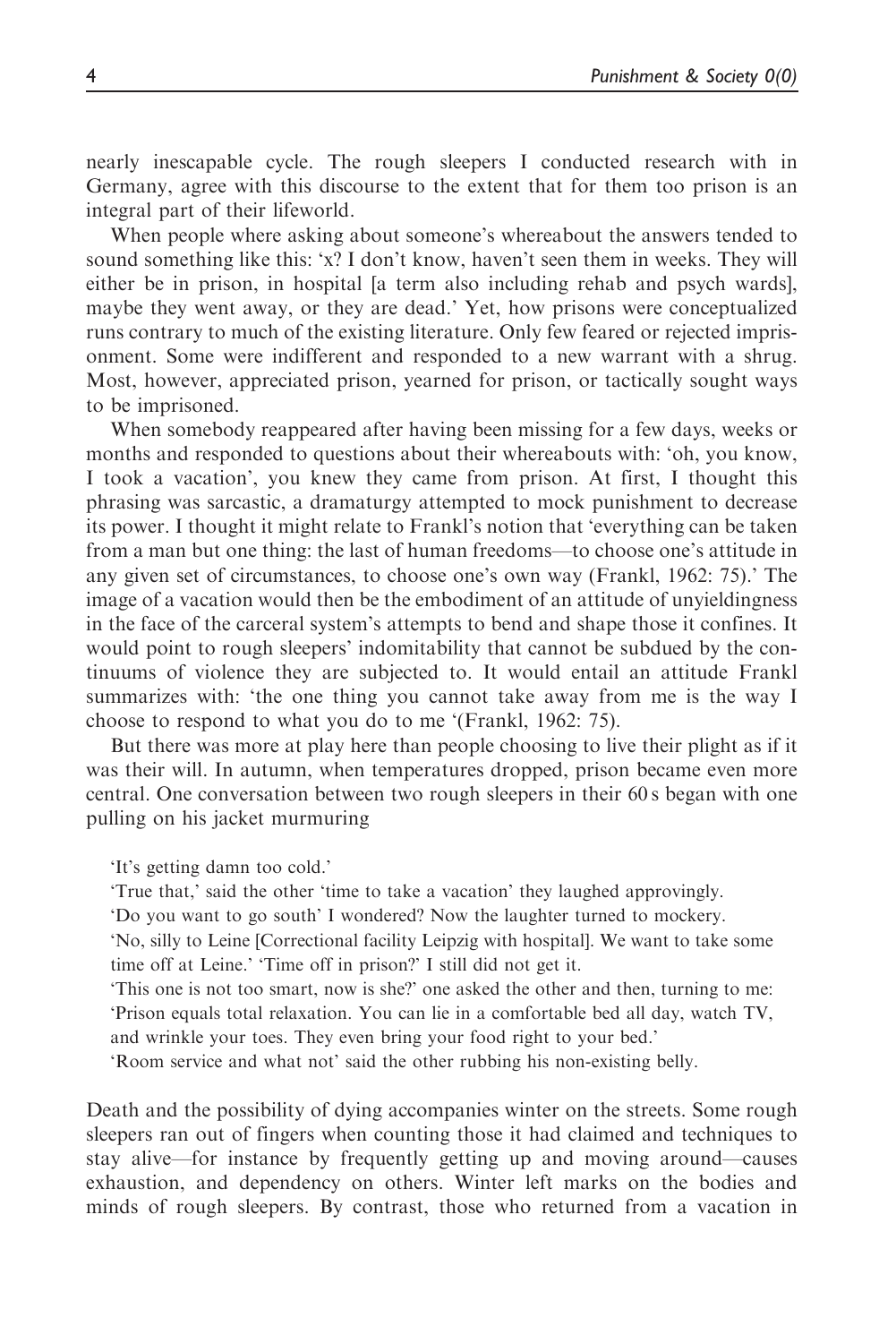prison were usually well rested. They looked healthy, they had gained weight, they were clean shaven, smartly dressed and re-entered their rough sleeping communities gloating over their looks and possessions. When research collaborators called me from prison they invoked a language of plenty that stood in stark contrast to the scarcity of the street. Many detailed how prison staff had 'spoiled' them and described what they had eaten and what was on the menu. They spoke about how good the food was and how much weight they had gained.

While some mainly rested, others used prison time to remove carceral scars and residues of the streets. Scholars like Moran (2012: 575) wrote about how prison time becomes 'inscribed' on the body, for instance due to 'rotten teeth'. and how 'the experience of reintegration after release from prison continues embodied and corporeal efforts to erase these imprints' (Moran, 2012: 575). For some rough sleepers it was the opposite: prison allowed the erasure of the imprints of street time on body and mind. 'Inside' they had good nutrition, hygiene and beauty facilities, medical check-ups and treatments whereas 'outside' such things were hard, sometimes impossible, to obtain (see also Sbraccia, 2008 for irregular migrants in Italy). In Germany, prison grants access to a psychiatrist and assigns case- and social workers who develop post-release plans. Because social and medical benefits are extended in prison, it is here where some try to erase the markers of carcerality the street imprinted on them, to exit prison with a clean(er) slate, a body that does not allow presumptions about where it has been and how it has lived. Going through the prison then paradoxically enhances the possibility to move beyond confinement.

## Predictable prisons, uncertain streets

Another point which was made in favor of prison over street related to privacy and policing. I was told that for many of the approximately 48.000 people who sleep rough in Germany the streets are uncontrollable places of uncertainty where they fight for survival and to cover their basic needs. Living on the streets entails a daily struggle for food and a safe place to sleep. Streets cannot restrict access which means that those who dwell there cannot enjoy privacy. They cannot retreat. Anyone could potentially approach at any moment and invade the space a rough sleeper sought out as their temporary shelter. The scripts for these encounters have not been pre-written. They can be friendly or hostile. The streets are therefore a place where good things can, but rarely do happen and where at any moment stigma and discrimination can come from any side. The street is then a form of 'malopticon' where rough sleepers are constantly watched but suffer from 'not being seen' as individuals and instead 'seen badly' (McNeill, 2019: 225) and potentially treated badly as rough sleepers; a space where uncertainty, anxiety and fear end up permeating every fiber of their being. Yet, escaping the streets into shelters is not an option for many rough sleepers. Those who are not officially registered with the municipality and who do not receive benefits cannot stay in shelters. Those who stay in shelters explain feeling policed, controlled and judged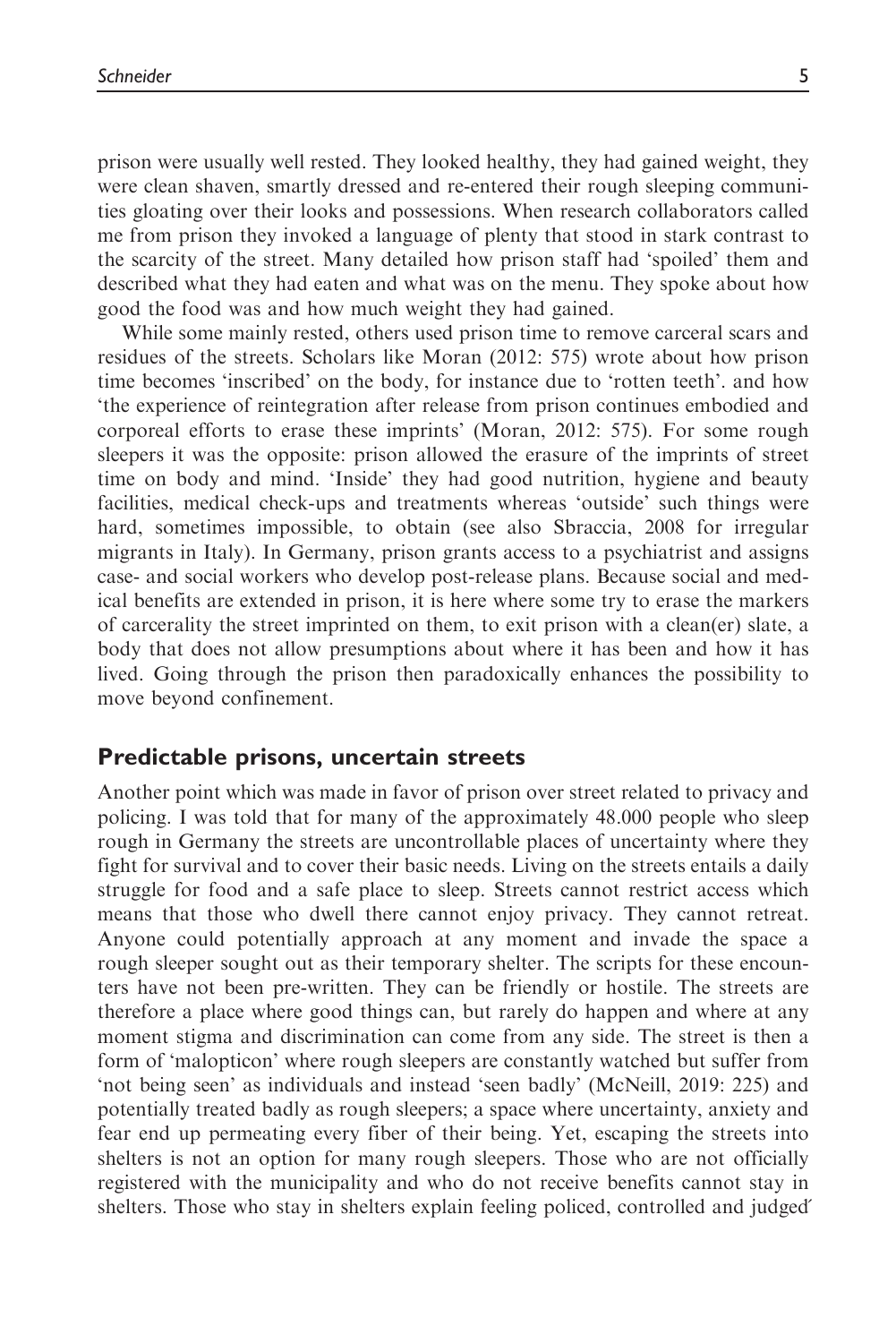(Schneider, 2020b: 7). They point to the fact that shelters are impermanent, that what goes on there is highly uncontrollable and uncertain. They explain that there is a high turnover and a concentration of people with addiction and mental health issues who are offered a bed but no in-house care because such aid has to be sought elsewhere. They explain feeling unsafe and being subject to theft and verbal-, as well as physical attacks (see Schneider, 2020b). Overall, many describe that staying in a shelter adversely affects their physical and mental health (see Credland et al., 2004) not least because making the jump from a shelter to independent housing is difficult. Often users end up back on the streets.

By contrast, prison, or so the story goes, is predictable. It is a distinctly demarcated place with rigid rules that are clearly communicated. When I asked Tilo  $(50 s)$ who became unhoused after his wife died, if he is not afraid, worried, or anxious about going to prison when he opened the letter with his court date—he had previously spent up to 30 days in prison to pay off fines and was now looking at a sentence between 1–3 years—he just looked at me in disbelief. 'Why? I know exactly what to expect. It is out here I must be afraid.' In prison, encounters follow a script and, while abuses of power happen, there are protocols in place to limit them.

With reference to the United States, scholars like White have argued that in contexts where—

the material conditions of prison life ... have improved significantly-to the point that... prisoners may well experience greater material support and security in prison than is typical of their free world existences... violence constitutes a crucial means by which the prison has maintained its punitive function and with this its relevance as a means of social control. (White, 2008: 739)

However, the physical violence between prisoners and their keepers, White writes about is largely absent from the stories of the rough sleepers I conducted research with. The fact that German prisons were described as safe opposes much of what we know of other prison systems in other places (e.g. South America, United States of America, Africa). Indeed, my research collaborators often juxtaposed prisons conditions in Germany with those in the US. When speaking about his first experience in prison Tilo remembered—

Sure, I was a bit scared at first. We've all seen the movies... but this isn't America. Here there is nothing to worry about. Maybe somebody might shout or maybe there will be a short altercation, but mostly people leave each other alone cause what's the point really?

Prison comes with a roof over one's head, a cell the walls of which shield from unwanted onlookers and restrict their access. Prisons were then described as safe spaces who come with an extension of rights. When I last spoke to Tilo who is now serving his sentence, he told me: 'I am really doing very well in here. I have work, I have a routine, I am safe. No complaints.' At the end of each call he tells me about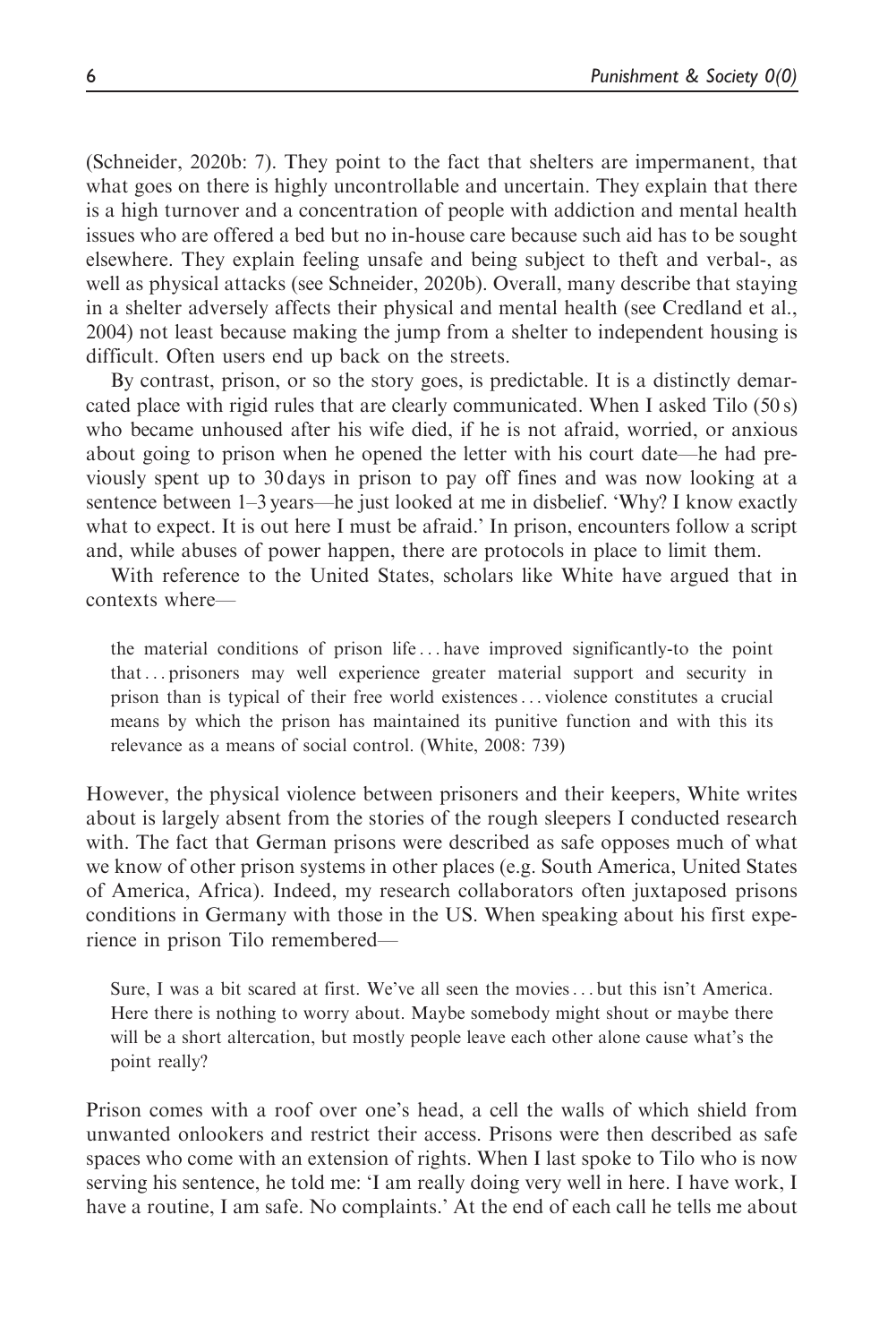the newcomers of the week, often rough sleepers that had gone 'missing.' When I then tell their communities where they are I frequently hear: 'Puh what a relief. I thought  $X$  is in trouble. But if they are in prison, then they are home.'

This relates to the work of scholars like Halsey who showed how for some young men in South Australia, prison 'provided a peculiar kind of sanctuary (emotional security)' so much so that some called it 'home' (2007: 343). This notion arose from the familiarity with this environment which, despite being a totalized and authoritarian space that comes with deprivations takes on the "mantle of a home environment" (Halsey, 2007: 343) Predictability is also attached to temporality. People know how long they will be in prison whereas time in shelters is always uncertain. What is more, capitalism exceedingly annihilates space to ensure its production thereby turning unclaimed places into quicksand between its mills (Harvey, 2009). This means that involuntary movement—due to being uprooted, evicted or driven away—is a condition of sleeping rough (Schneider, 2020b). Prison as a predictable place is then juxtaposed with unknowable streets and shelters. To the rough sleepers I conducted research with this emotional security alongside the security of having a place—even if this place was a cell—and of being placed—even if this followed the deprivation of freedom—was beneficial to the feeling of being 'without a place' and 'out of place' they endured on the streets or in shelters. It is by examining structural conditions of the aid system in and outside of prison and the vastly different demands it makes on personhood that we can understand how, in comparison, prisons came to be fashioned as positive institutions.

# Politically unwanted rough sleepers and inmates as political projects

The aid system connected to the prison is very different from that rough sleepers encounter outside of prison. Outside, aid and benefits rest on the premise 'Fördern und Fordern' (promote and demand) (Aretz et al., 2019). Neoliberalism's mantras of individual responsibility, self-sustenance and self-improvement are resounding, but neoliberal economies cause a tipping of scales between the few who benefit and the plenty who fall out of or are pushed from society's foreseen structure of legal, working, and housed subjects and increasingly unable to find their way back. In Germany around 650.000 people are without secure housing. Being unhoused is understood to be an individual problem to be overcome by an individual, who can invoke the state and seek its support, but who must ultimately climb the stairs and shoulder the demands and responsibilities placed on them. Underneath this principle is a specific, neoliberal notion of personhood which considers people to be inherently lazy and unwilling to improve their lives unless they absolutely have to. Policy makers fear that people who could self-sustain would choose not to if they receive benefits that enable them to live well and that, ultimately, their numbers will increase. Consequently, poor, unemployed, unhoused, rough sleeping or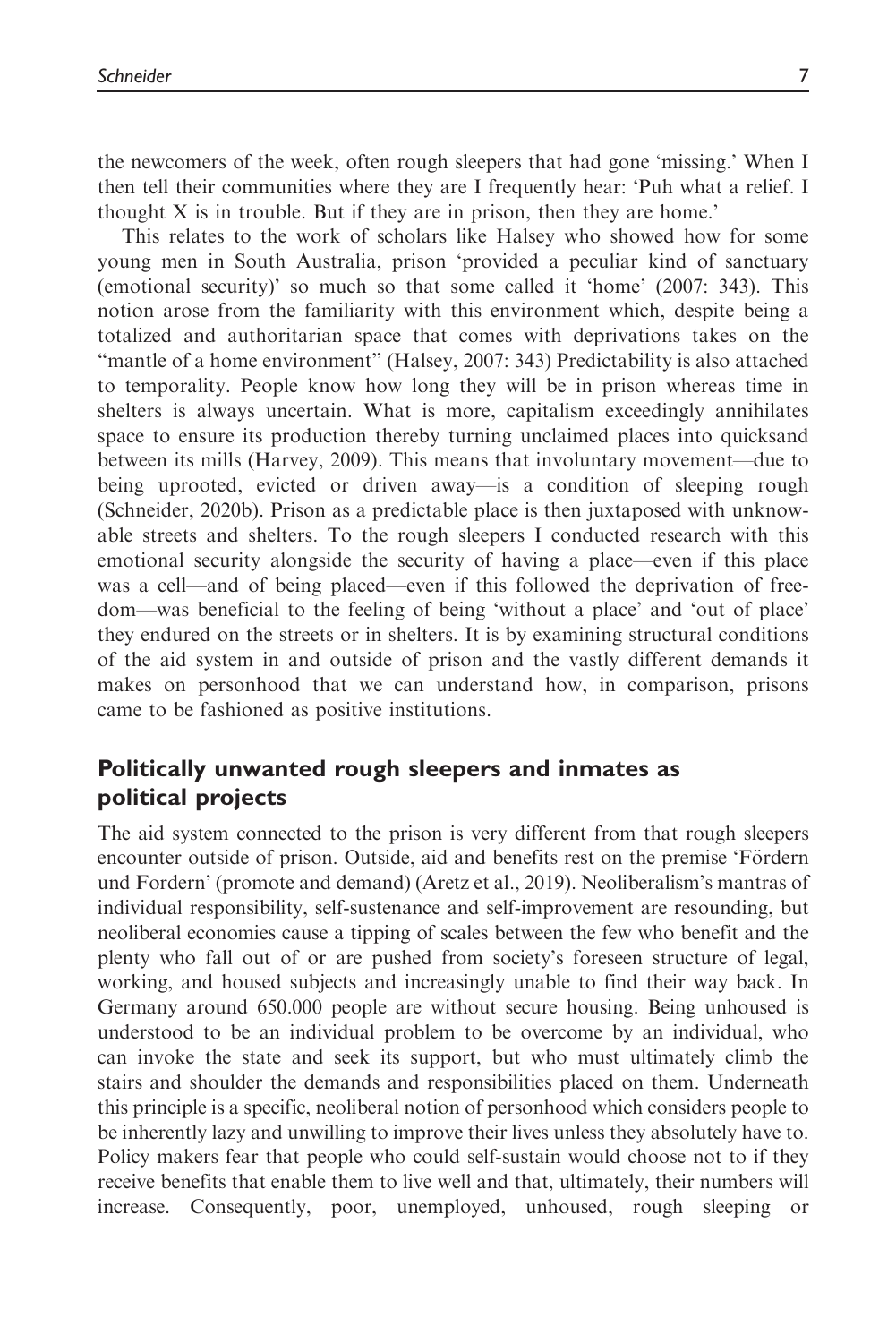unregistered people who cannot fulfil neoliberal duties of self-reliance and constant self-improvement and who fall back on the state in helping them became what De Giorgi building on Fanon calls 'the new dangerous classes, the wretched of the metropolis' (De Giorgi, 2006: x) against whom less eligibility principles are directed.

Recent theorisation of the nature of the 'carceral' suggests three carceral conditions, one of which is 'detriment' (Moran et al., 2018). What rough sleepers show us is that in contemporary welfare states, detriment can become attached to the aid system. Being dependent on aid produces a lived experience of harm. Even though people on benefits are not officially punished—unless they do not fulfill all demands placed on them—the conditions produced by the benefit scheme constraints and limits their daily lived experience and places them in an economically and socially precarious and disadvantaged position within civil society (see Moran et al., 2018: 677 for an description of the carceral condition of detriment). For those who do not receive benefits, the conditions are even worse. Much of the assistance available to rough sleepers on the streets is reduced to services that cover basic needs, like food, water and access to a toilet, while assistance that could invoke a change of living situation must be actively sought out and navigated (responsibilisation). The shelter and social housing system is characterized by impermanence and individualisation (see Schneider, 2020b). Unlike countries which understand housing as a basic right and make apartments available unconditionally (housing first approaches see Tsemberis, 2011), Germany operates according to a staircase model. Unhoused people must move through different levels of temporary, and usually shared and supervised accommodation. In Leipzig for instance there are several shelters—for women, for men, for wet alcoholics, for people who are addicted to drugs, for refugees—which are run either by the city, by independent charitable organizations or by a hospital. These shelters offer a place to sleep. During the week they close in the mornings and open again in the evenings. Then there are a few temporary shared apartments which 'should serve as the next step on the 'staircase' before transitioning to independent accommodation' (Schneider, 2020b: 3). In these night shelters, short term accommodations or flat shares, unhoused people are taken care of within the institutional framework of '(re-)learning how to live independently': they are accompanied by various service providers before they can transition to independent housing. An apartment is therefore not understood as the basis for overcoming social issues, but as a reward which must be earned by solving one's social issues. Support is conditioned on the obligation to actively work towards erasing the need to receive support (Mitwirkungspflicht). This means that people, who, in social work termini, have 'complex multiple problems' are faced with complex multiple requirements. Failure to cooperate—which is often not a matter of will but of possibility—results in sanctions and ultimately the withdrawal of all support. This notion of people being fashioned as burdens who should "get it together" and "take their hands out of the state's pocket" as quickly as possible paired with a demanding and often opaque road to self-reliance leads many to get stuck or give up. Many keep being pushed back down the staircase, others stumble and fall. Ultimately, most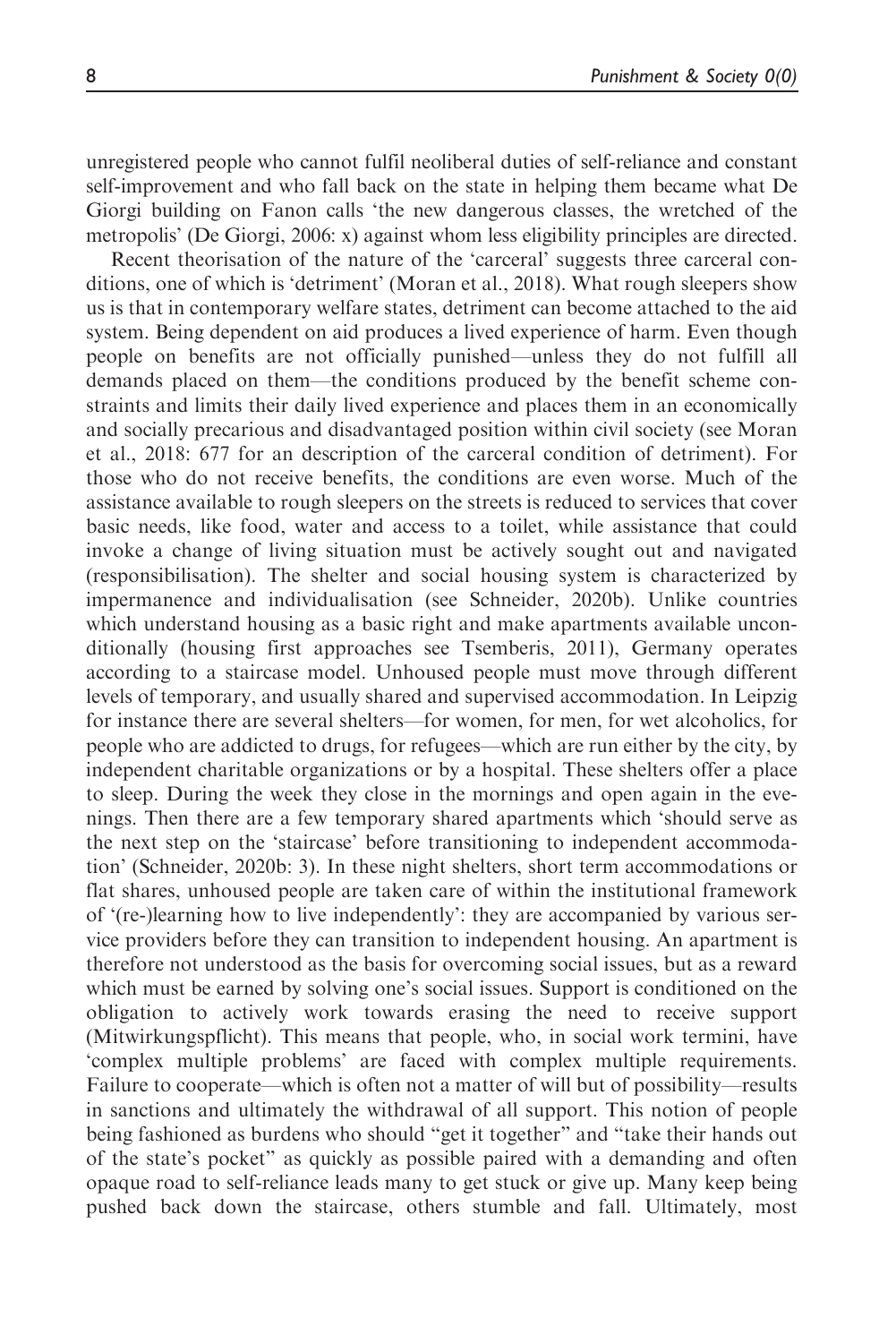unhoused people either get caught in a double bind: impermanence of housing circumstances—in accommodations which offer little more than protection from harsh weather conditions—and permanence of reliance on state support (Schneider, 2020b). Or they withdraw from the aid system and try to get by on the streets, often without benefits and with little chance of obtaining housing again. As a result of this system, many rough sleepers suffer from feeling misunderstood, uncared-for, and ultimately disregarded. And it is these rough sleepers who form the basis of this article; people who have been failed by an aid system which holds them responsible for not making it and who are now treated as 'no one's problem'. If they want to see change, they themselves must change proclaims the carceral welfare state and thus unloads all responsibility on individuals who are already confined in poverty.

By contrast, an inmate is seen as a creation of the carceral system and therefore becomes its 'problem.' In 'Punishment and Social Structure', Rusche and Kirchheimer (1939) argue that the main role of punishment is deterrence. According to the principle of less eligibility prisons must impose on their subjects worse living conditions than those outside to prevent them from breaking the law. The barometer is with the conditions of the socially most marginalised and materially deprived within society who face the highest social pressure and constraints to legally satisfy their needs (see also White, 2008: 739–740). However, since the prison Act (StVollzG)—enforced in 1977 in the GDR and in 1990 nationwide—Germany began shifting the focus of punishment to resocialisation (§ 2 para 1.). As a result, prisons began countering less eligibility with three principles: by adapting the living conditions in prisons to those on the outside as far as possible (Angleichungsgrundsatz [approximation principle] Section 3 (1) StVollzG); by counteracting the harmful effects of the deprivation of liberty (Gegenwirkungsgrundsatz [counteraction principle], § 3 Para. 2 StVollzG); and by formulating help and support for prisoners on the path to re-integration (Eingliederungsgrundsatz [integration principle] (section 3 (3) StVollzG). Prisons now justify the withdrawal of freedom not only by recourse to punishment and deterrence but also to rehabilitation. There is as Lewis remarks a 'moral duty to undertake rehabilitative work with offenders' (2005: 121). And, while participation is voluntary, section 4(1) StVollzG holds 'the prisoner participates in the organization of his treatment and in the achievement of the goal of execution. His willingness to do this must be awakened and encouraged.' Consequently, aid-workers must not be approached. They come on their own. No proactive steps, no knocking on doors of institutions and organizations without being let in, no cruising the system required. Hence, responsibilisation on the streets and within the aid system is being replaced by a logic of care in prison. As a result detriment can be felt more harshly outside of prison than inside its walls.

Judy, a middle-aged rough sleeper explained the transaction between the withdrawal of freedom and the duty to care in this way: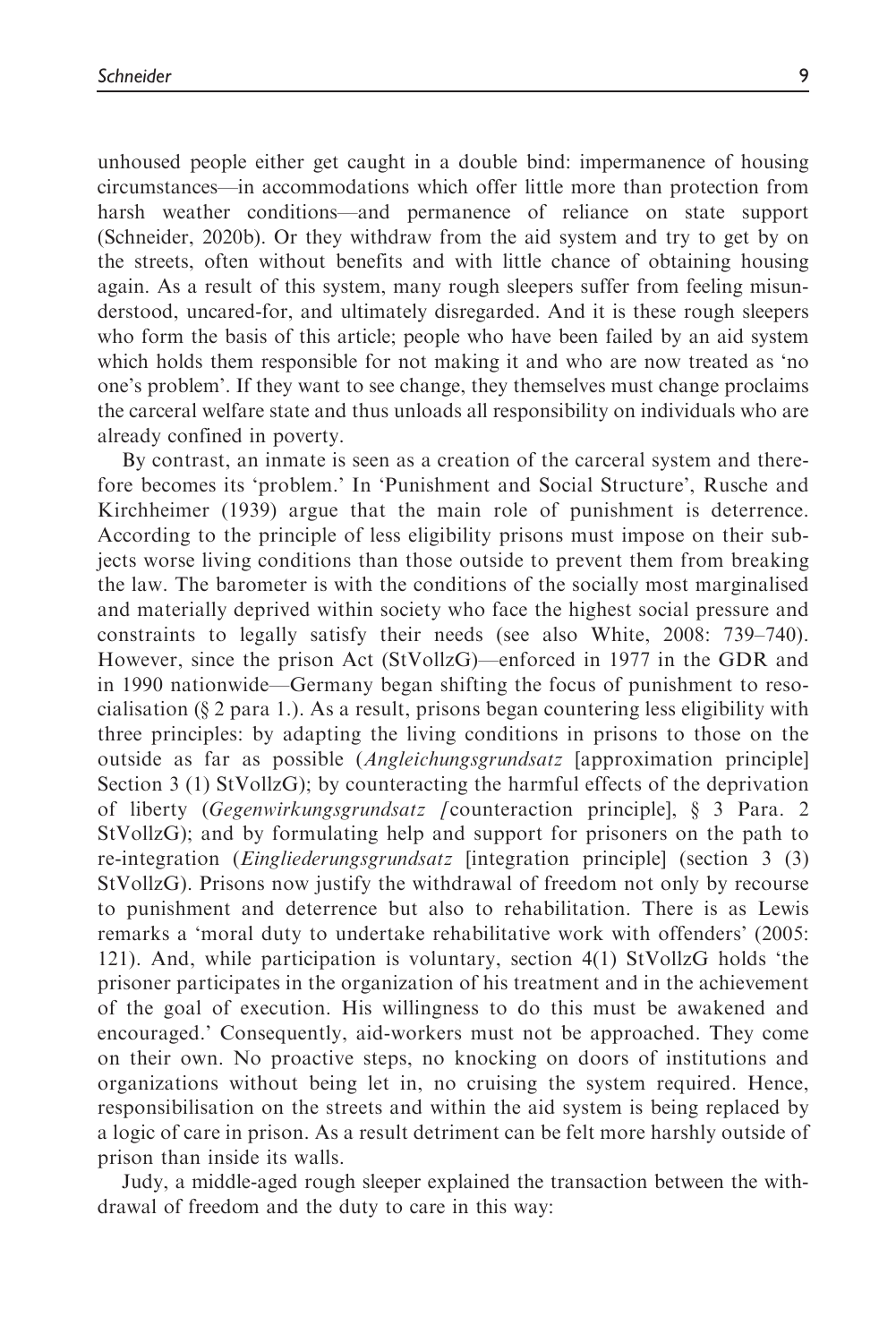Out here you are always a supplicant. Whether with others from the street or social workers or passersby. You feel like a waste of space, like a misplaced object and everyone makes you feel like anything you get is a gift, a courtesy. You don't deserve anything. You must beg for everything. It's like my back won't even straighten anymore from all the humble looking to the floor I am doing. But prison turns this whole thing right around. They put you in there. They took away your freedom. Now you deserve certain things, you can demand them. You become a person with a certain space, with a case, with rights.

What Judy points to is a strategic transaction: some rough sleepers are trading their freedom of movement for the security and care available to them in prisons. For others the apparent freedom outside was confinement too. I vividly remember a conversation I had with a group of young rough sleepers on the steps of a squat which was about to be torn down.

'For society we are disposable waste, scum which needs to be washed away for clean streets. Out of sight out of mind the story goes. At least we have prison.'

'What do you mean by that' I asked?

'Simple. Prison is there for us. They can't take it away. If you cannot stand it anymore, you can take a vacation there.'

'But doesn't vacation require freedom?' I wondered. 'Can there be a vacation with bars?'

What? You think there's no bars here? Dude, our whole life is a cage, but in prison the bars are known. Someone thought up this idea to put people behind bars, probably thought what a genius way to get rid of folks. But they fucked up big time. It became a whole system, an expensive system. To justify that it works, that it's needed, people need to get better in there. That's why they work really hard with you. It's for them not for you but who cares? At least its care.

In prison you can lean against the bars. They support you; they hold you up. Out here [street] they do two things. They move in on you until you cannot breathe anymore, until you see nothing but bars. And when you try to lean on them, they give way and you fall flat on your face. Out here it's a wasteland where they left you to fend for yourself or die. In there your death becomes their problem.

This shows that while rough sleepers may be free to move around they often do not feel free at all. Confinement moves with them. The unreliable bars that confine but fail to support are a consequence of—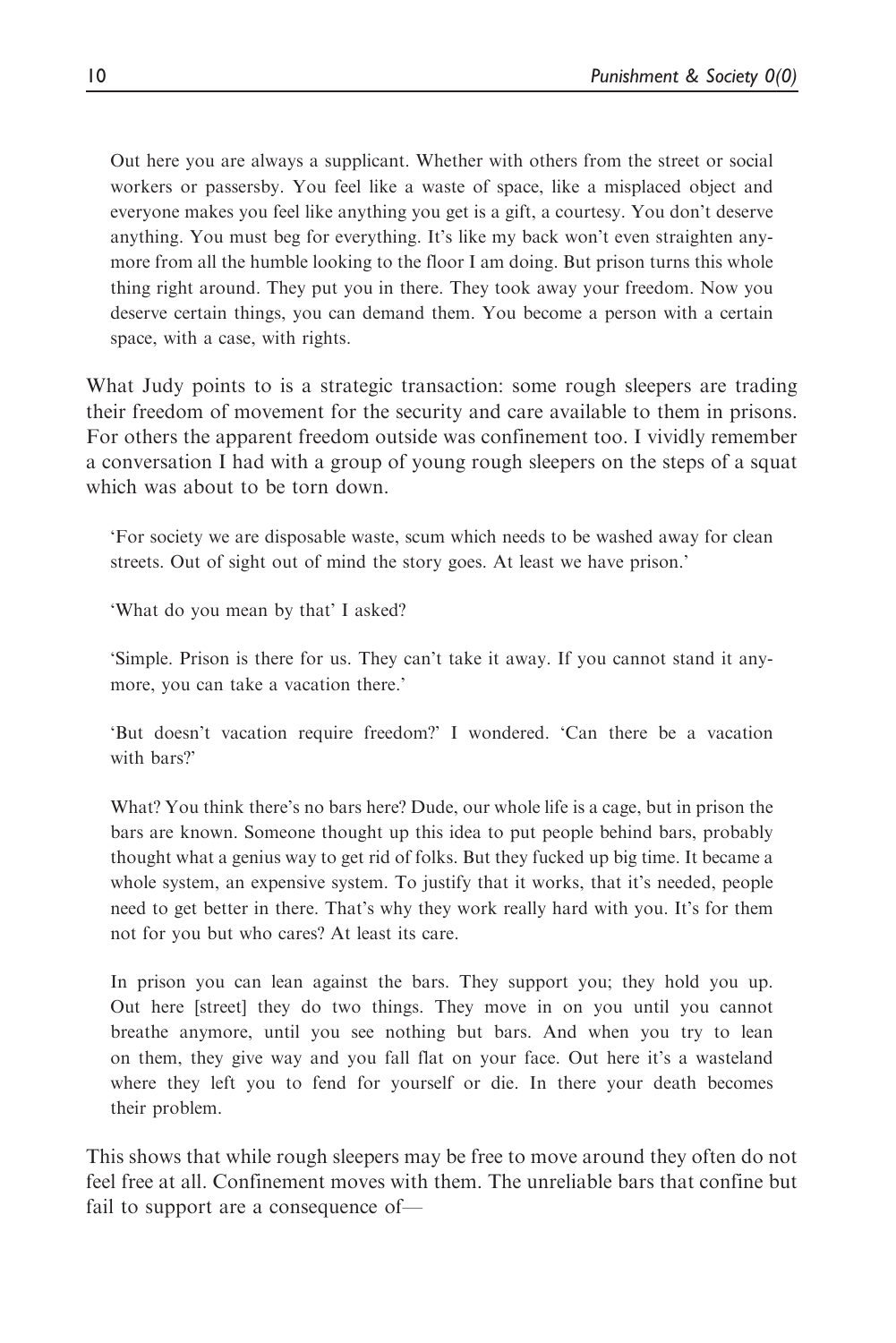mutations in the neoliberal landscape, inclusion of criminal justice systems in industrial systems for the generation of value, criminalization of poor and othered communities, the mobility and agility of finance capital and the expedient generation of surplus populations. (Gill et al., 2016: 184)

By revealing detriment we cannot readily see rough sleepers teach us about the effects of a political economy of punishment where confinement spills over known carceral spaces, flows through society and ends up permeating the lifeworlds of those 'surplus populations' (Gilmore, 2007; Tyner, 2013: 704) it brings to the fore. This creates a new form of the carceral whereby less eligibility becomes imprinted on certain 'imagined others' (Carlbom, 2003)—e.g. unemployed, unhoused, unregistered—which means that confinement is no longer contained in places. It moves with the growing numbers of marginalized and impoverished people that are treated as a 'surplus' who cause a burden and against whom post-disciplinary strategies of social control and subjectivation are directed (De Giorgi, 2006: xiii). Here, my findings unequivocally support social scientists who show how the policing and punishment of those deemed politically unwanted can be so extensive that they result in penal and carceral states (Besteman et al., 2018; Fassin, 2017). In a world of expanded carcerality, the choices of those confined to the streets are radically limited. While Halsey showed how confinement in prison takes away the pressure of having to make ongoing choices, for rough sleepers, becoming an inmate changes the quality of choices. Inmates must no longer make choices about how to preserve bare life but can turn to choices about the direction and quality of their lives. Hence, the persistent supervision they experienced on the streets to 'keep from' was interpreted as more painful than penal discipline which seeks to 'change into' (stasis versus motion). It is the subject position of the inmate that turned rough sleepers from politically unwanted objects into political projects; into distinct persons with individual problems to tackle and goals to achieve.

# From carceral grip to carceral embrace

This notion of taking a vacation in prison can be understood as the completion of power of a carceral system which made public space so uninhabitable and daily life for poor people so impossible that it no longer needs to find inmates but has them run straight into its lap. It could be seen as an invisible hand clearing the streets of those bodies who are said not to belong there. It could be seen as a completion of the carceral grip where carceral bodies place themselves in the carceral space par excellence: the prison

However, by turning this grip into an embrace, rough sleepers regain agency. Hence, this idea of the prison can be interpreted as a means through 'which subordinates reaffirm or subvert power' (Mbembe, 2001: 133). By focusing on the 'benefits of prison' some rough sleepers attempt to turn punishment into opportunity. By embracing prison as a vacation, as a place one cannot wait to get to they choose not to take on the subject position of the inmate who dreams of being free,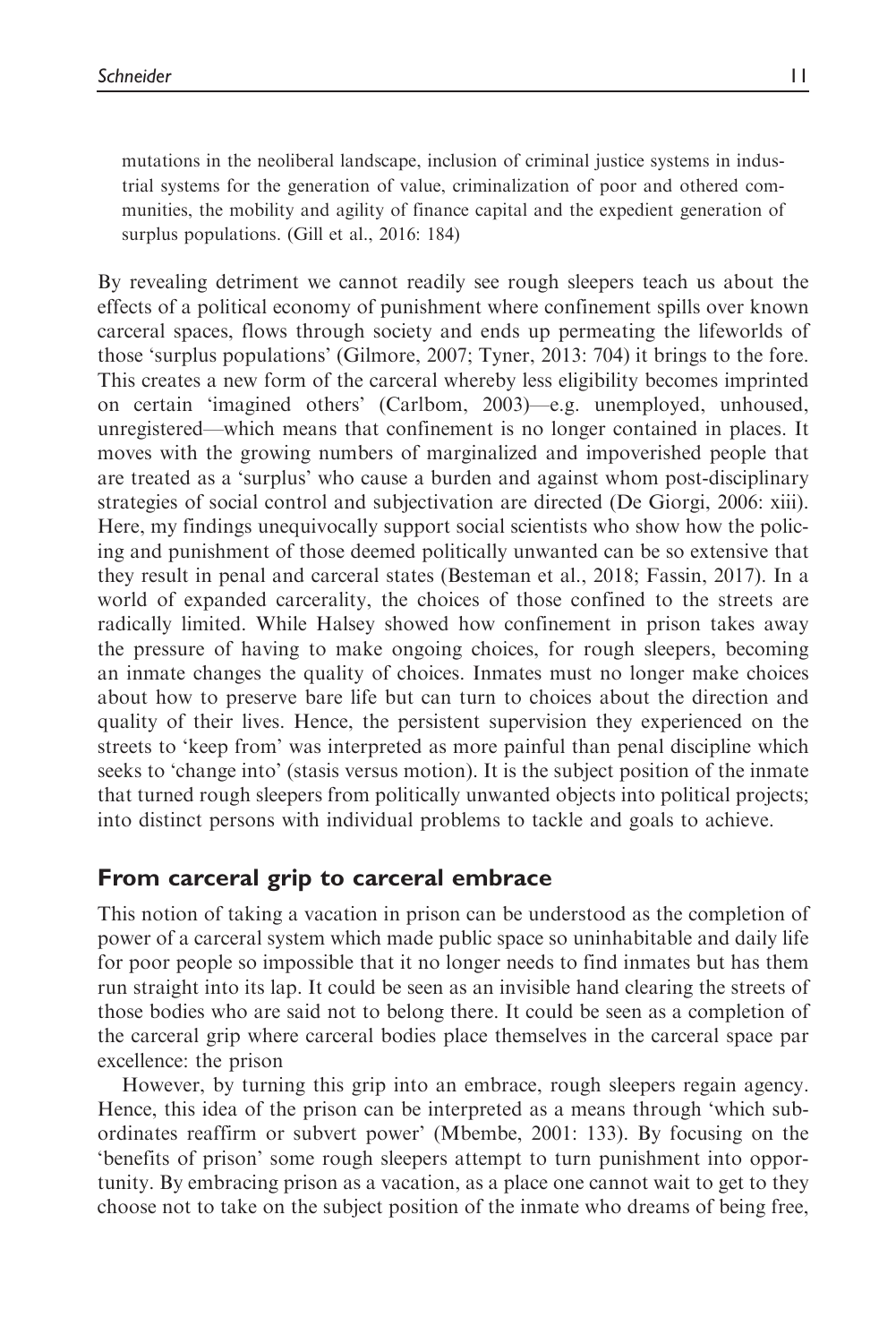but deciding instead to treat imprisonment as a lucky break. If we take seriously how detrimental the carceral space outside of prison can be for those who have been fashioned as the dangerous underclass of welfare states, prisons may indeed turn out to be more eligible than the streets not only emotionally but also structurally.

It would, however, be a mistake to interpret these findings as supportive of those social and political discourses which claim that the conditions in prison are far too good to still uphold prisons main purpose: punishment. It is exactly the other way round. Punishment has become a condition of some people's lifeworlds so much so that the loss of freedom in prison is a continuity of the confinement they experience outside of prison rather than a newly felt detriment. However, rather than despairing at this 'confinement beyond site' (Weegels et al., 2020), at the structural disadvantages they are faced with in their everyday lives, the fines which sent them to prison and the staircase system which keeps them dependent, the rough sleepers I conducted research with and alongside focus not on what is taken from them but on what can be gained through the prison. By treating prison as a vacation, rough sleepers take away the power of its primary purpose: punishment. By treating prison as an extension of freedom and care, they strip it of its primary features: the deprivation of freedom as a means to pay a debt to society for their wrongdoing.

Despite prison's status as one institution in a carceral mesh that spans the lifeworlds of many rough sleepers, my research collaborators would never confuse prison and street. And yet, it would be wrong to uncritically reproduce the binary they created between the streets—negative, harsh, unforgiving, unpredictable and the prison—positive, caring, placable, predictable. We should not examine these descriptions, this imaginary of the prison as a positive place, without reembedding it into the bigger picture which gives rise to this image.

First, most rough sleepers have done time and were certain that they will do time again. Doing time was something that comes around regularly and that is as much part of one's lifeworld as seasons are. It is not accurate that rough sleepers knock on prison gates demanding to be let in and that they would not encounter the prison would they just stay away. Prison would collect them from the streets in regular intervals even without their doing. The cost of public transport, food items and access to basic provisions alongside delays in receiving benefits make prison time a fact, not a possibility for almost all rough sleepers. Let me just provide two examples. Riding the tram without a valid ticket, a must for most rough sleepers who must traverse the city since aid services are dispersed, is 'Erschleichen von Leistungen' (fraudulent acquisition of services) and fined with  $60\epsilon$ . Enforced evictions of up to a year from shopping malls, places of consumption or transport hubs, which rough sleepers depend upon to cover basic needs and for additional income streams, are issued for sitting down on a blanked or falling asleep on a bench. This and similar regulations lead to an accumulation of fines which send poor people to prison without having to commit a crime.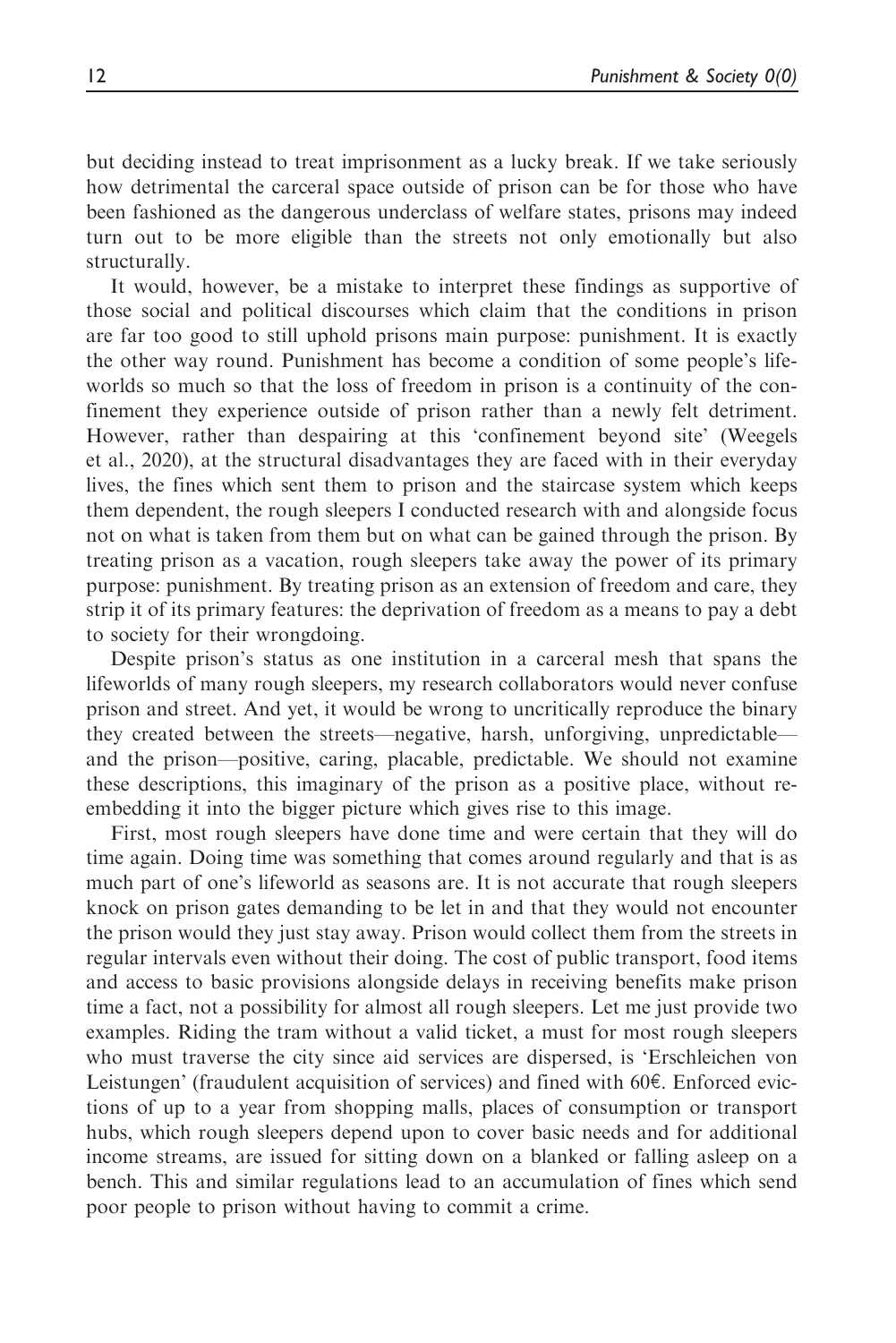One example of this is Tomte  $(60 s)$  who was first sent to prison and subsequently ended up choosing and preferring prison over the street. Tomte was a lecturer at a university in the south-west of Germany. When his wife died, he grieved so deeply that he stopped going to work and paying bills. He did not confide in his children who were adults and who lived elsewhere because he did not want to worry them. After he lost his job and was evicted, he was so ashamed that he moved to Leipzig where he knew no one. He was considered too wealthy for the shelter and ended up sleeping in a park. During winter, it got so cold that he rode the tram throughout the night to stay warm. He never had a ticket and chose imprisonment as an alternative to paying his fines. He was caught 15 times without a valid ticket and thus had to repay  $900\epsilon$  which equals 90 days in prison. After his release, it took eight weeks for his paperwork to be processed and for him to receive benefits again. By that time, he had already been re-arrested for stealing food items. He then circulated between prison and street always longing for prison because as he put it:

A guy like me—an ex long-term employee— is not accepted in the homeless system. The shelter does not want me, the soup kitchens barely tolerate me. Prison is the only place to have some privacy, to eat well, rest up and get off the streets.

Over the summer, Tomte had tactically accumulated so many fines that he was sure he would be able to spend winter in prison, but this time the judge ordered community service instead to help him escape what she called a vicious cycle, That Tomte was one of many using such a tactic became apparent once more in the Judge's reaction to his plea to be sent to prison instead. According to Tomte she had said: 'What are you all thinking? You cannot go in whenever you deem fit.' By keeping him out she exacerbated the carceral conditions of his every day. Her decision put additional pressure on Tomte who now had to find a way to be sent to prison and fast because winter was coming.

Prison is an institution of confinement in a web of confinements where the streets are treated as the absolute bottom, which allows prisons to be fashioned as a step up. Among rough sleepers, agency is regained by influencing when one is sent to prison. The trick isn't to escape doing time. The trick is doing time at a specific moment in time. And here, rough sleepers and criminal justice personnel have opposing agendas. This 'vicious cycle' the judge identified in Tomte's case is sought to be broken by offering alternatives, such as suspended sentences, community services or probation. For those to whom the cycle is a lifeline, attempts at breaking it are not welcome. While judges can control the length and start date of prison sentences, rough sleepers keep the upper hand in choosing prison over its alternatives. If they run out of money, options or if they suffer from ill health and desperately want a time-out, they can decide to violate their probation or reject community service which leaves judges little option but to send them to prison. What is more, rough sleepers can and do commit misdemeanors if they are desperate to spend some time in custody something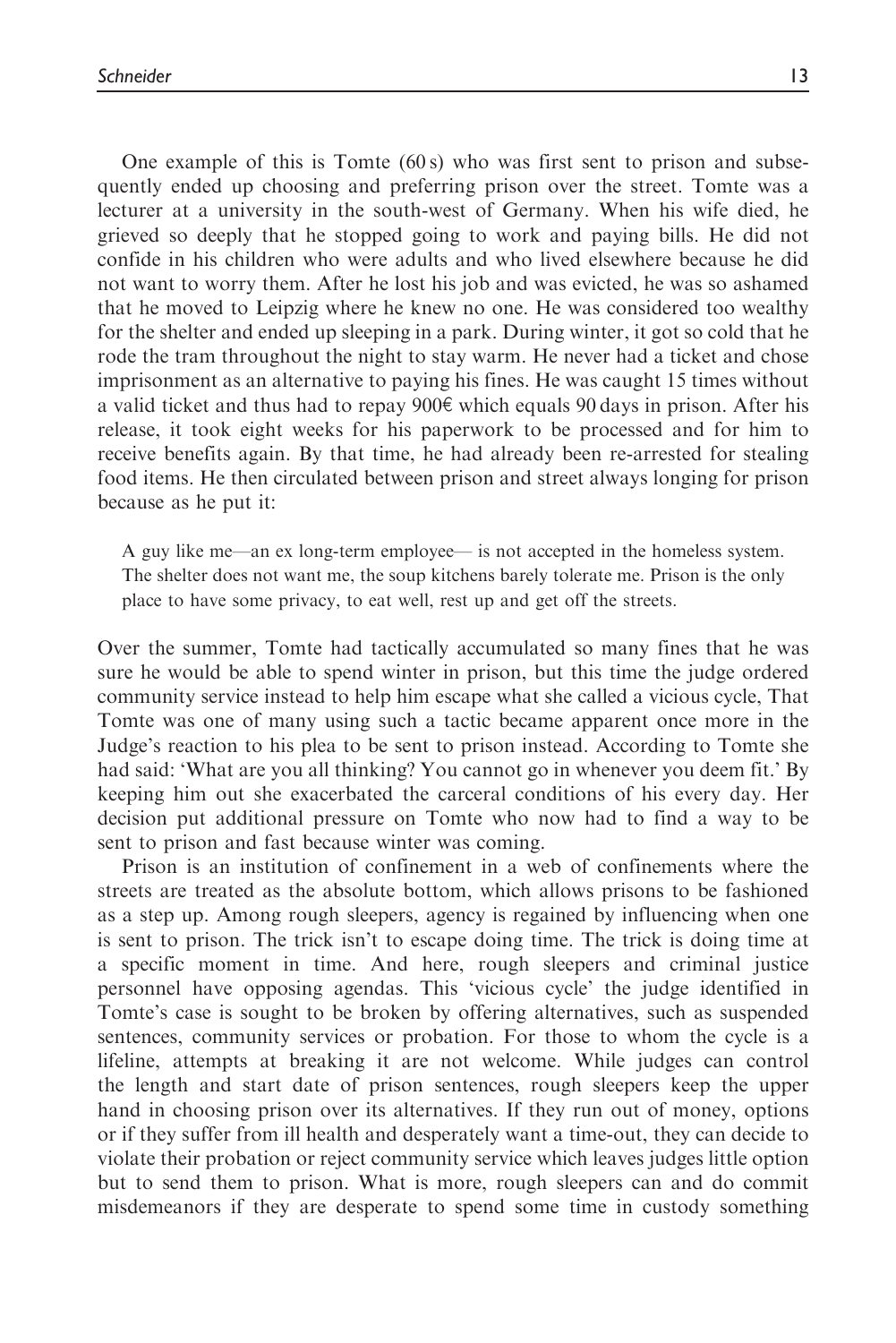which will be possible so long petty offences are not decriminalized and social support rethought.

### Prison as a way out

Prisons are not only used to take a vacation and thus a short break from life outside. No, for those people who served sentences longer than three months, they are also used as a potential way to permanently escape the streets. This does not undermine the fact that in Germany too confinement extends beyond site keeping rough sleepers in a spiral of poverty and debt. Rather, it is a matter of when and how a potential exit becomes possible. Prison certainly exacerbates deprivation (Halsey, 2007). Those who cycle in and out of prison are indeed caught in a deadly symbiosis which holds on to them and barricades access to mainstream society. The longer one's record, the longer the list of 'complex multiple demands' one needs to satisfy before qualifying for housing; thus the staircase gets longer and longer and options to stumble and fall amass. Despite all this, prison is considered one of the only institutions through which an escape from being unhoused becomes possible.

Due to prisons duty to rehabilitate, doing time becomes a way to potentially reenter mainstream society. Completing the ritual of imprisonment and the rites that go with it—social, bureaucratic etc.—entails help. One gets a social worker, a parole officer, a release- and re-integration plan. Dennis (30 s) explained this in the following way:

No in prison they care dude. There's like an army of people who try to figure stuff out for you, set you on the path to a different life. You can only hope that you can hold on to some of these relationships when you get out because once you're out you're on your own again. They couldn't give a shit about a rough sleeper, but they do care to do right by a prisoner, to transform him into a grade-A citizen. You know why? Cause it is secretly about them. When I am out on the street, I am my problem. If I don't make it it's because I haven't tried hard enough, because I failed. In there [prison] I become their problem. If I fail now it's because they haven't tried hard enough.

'Reclusion permits inclusion through exclusion ... detention aims to produce, to transform and to forge the inclusion of the disciplined subject' writes De Giorgi (2006: 13) in his summary of Foucault's work on the productivity of penal power. Similarly, rough sleepers might get 'lost in the system' on the streets, but in prison they can use the system to escape the system. While rough sleepers do not think of these politics of care as selfless, they nevertheless treat them as resources to be tapped into in order to pave the way for a different life. Instead of struggling individually or having to seek out support in various places, in prison an otherwise fragmented aid system comes together. Those who want to can set the course for an exit from the circuit between prison and street, so that after prison the plan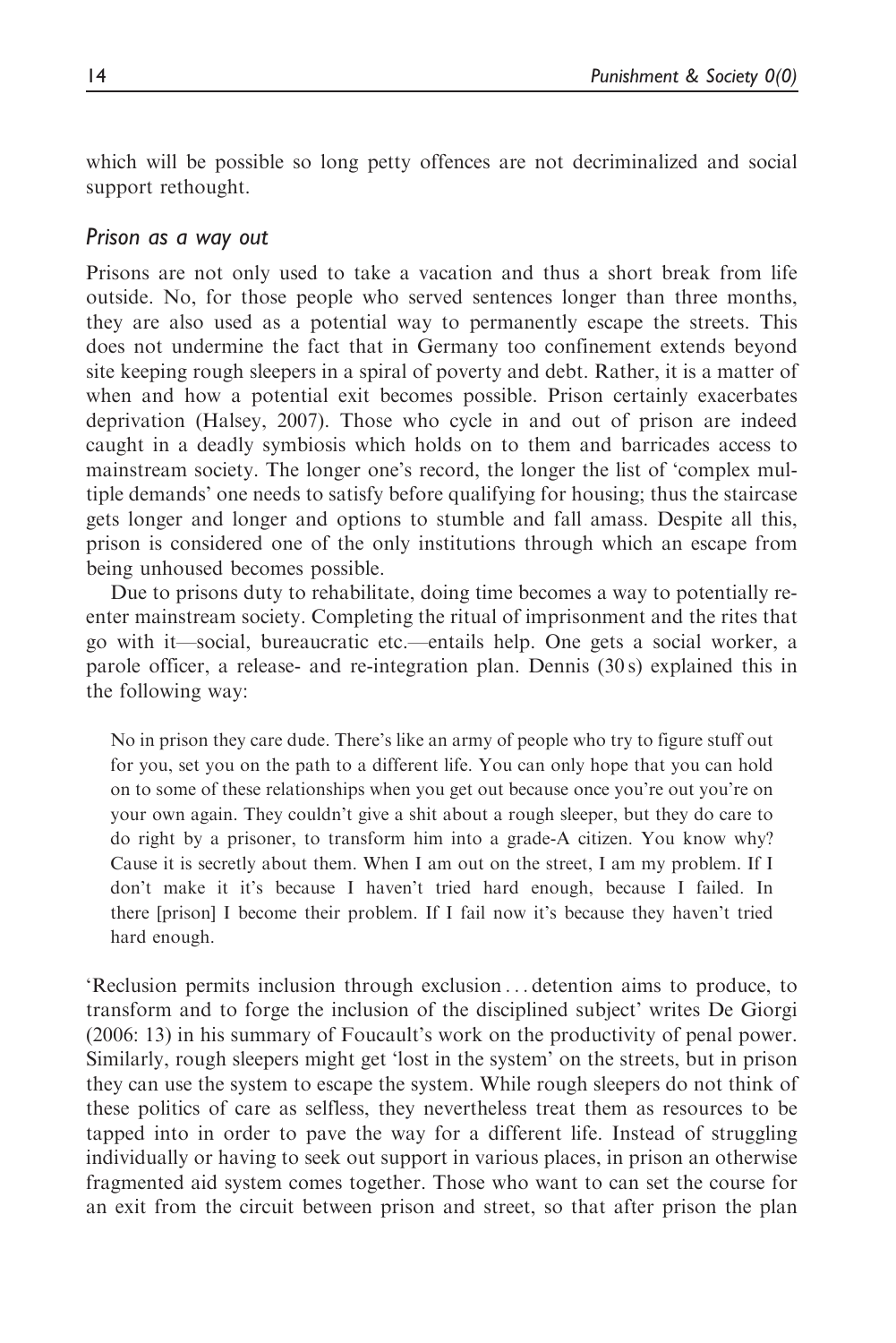must only be followed not created. Housing can be searched in prison, even apartments visited and reserved. The prison is then a way in which those people who have become imagined others in the social model of the welfare state are escaping the stasis they had been confined to by using one of the very institutions responsible for their disposability to escape their larger confinement, to move out of the 'material and immaterial' bars drawn around them (De Giorgi, 2006: xi)

# Analysis: Less eligibility and a reversal of prisons main functions in a confining welfare state

Among rough sleepers, an image of prison circulates that prevents death, offers rest, fattens the malnourished, treats the sick, enables the accumulation of money ... Prisons, so the story goes, control against abuse of power and preserve basic rights while the postmodern street is one marked by entrenched unpredictability where surveillance and policing know no bounds (see Lyon's 'surveillance societies' (2001)). Street policing achieves little but confinement to the streets whereas prisons turn opaque policing and surveillance into reshaping mechanisms which can be operationalised. Consequently, the quality of penal power changes from senseless to purposeful. Prisons are fashioned as institutions not only of confinement but also of opportunity which can do both: preserve bare life and enhance the prospects and quality of life. Prisons are one of few places where alternatives livelihoods can be forged, and regaining housing made possible.

At a first glance these findings seem to suggest that the public and media discourse about prisons offering too much to still resemble places of punishment and that prison has lost its repulsive effect is right—at least for specific groups of inmates. Yet, if we dig a little deeper we realise that these are not findings which give credibility to debates about benign confinement or soft prisons. Instead they unmask the incredible harshness of the aid systems of contemporary welfare states and of our neoliberal fetishization of individual responsibility. Some impoverished and marginalized people feel the powerful hand of the state pushing them down so much so that they prefer prison. If the mere fact that prisons offer a bed, regular meals, access to medical check-ups and basic social support are enough to lead some people to embrace the severe limitations that accompany imprisonment in one of the richest countries in Europe; this should make alarm clocks go off in the heads of practitioners and policy makers.

What, we must ask, does the upending of the less eligibility thesis, in the case of rough sleepers, actually mean? How does it impact on our understanding of prisons and the carceral? Rough sleepers set prison opposite of street but understanding the role and meaning of prisons requires 'setting them into analytical continuity' (da Cunha, 2008: 346). In so doing, we learn that the positive image of prison has to do with the image of rough sleepers as waste in public space or burdens in shelters versus that of prisoners as persons to be rehabilitated and reintegrated into society and therefore, as persons states can and want to work with. Two different notions of personhood result. In one individuals are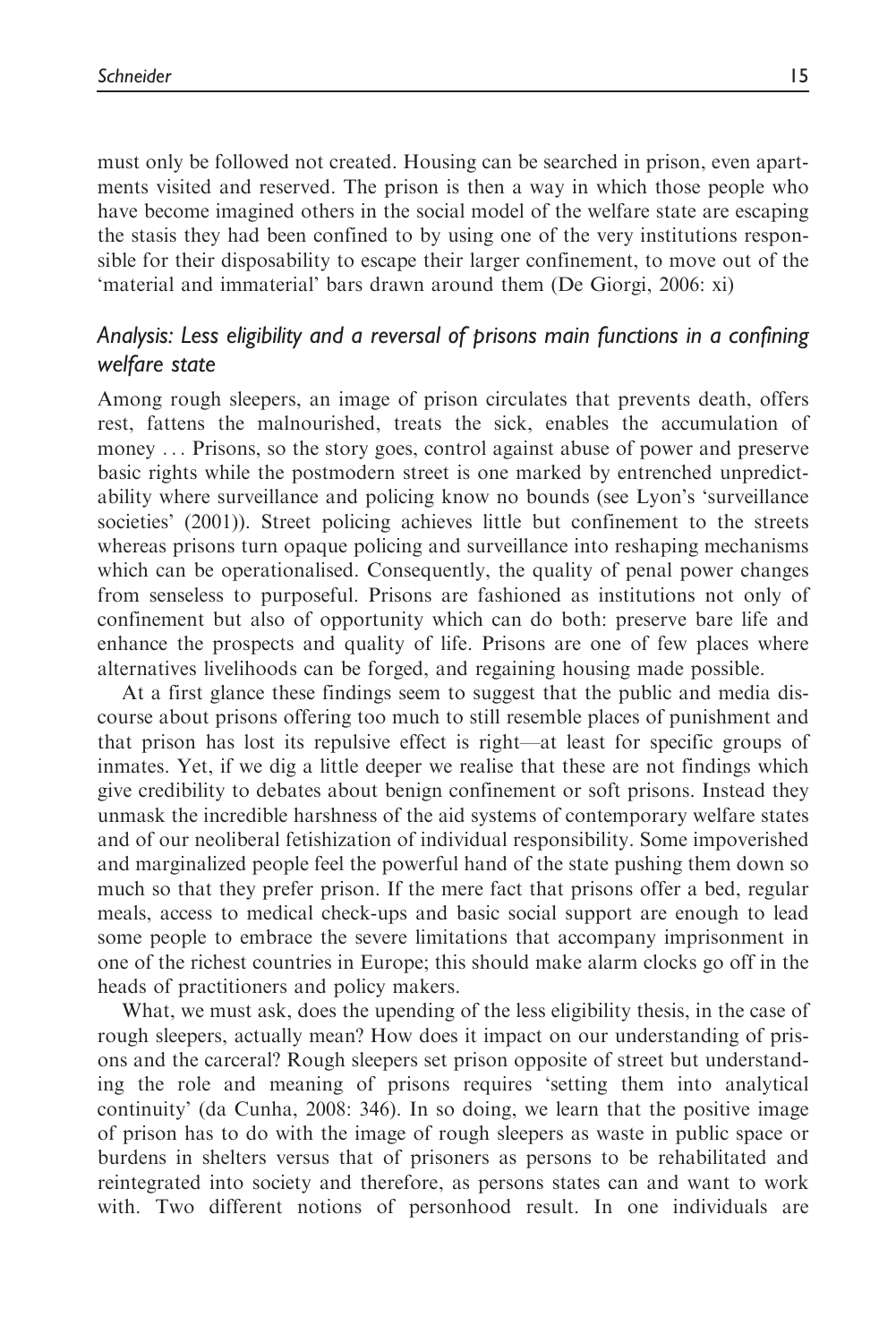responsible for their own fates. In the other, those confining them have a duty to assist. This helps to understand why rough sleepers rejected their temporary release from prison during the pandemic: it re-transformed them from inmates to be protected to rough sleepers whose safety and wellbeing becomes a personal problem at a time when states must decide whom to protect. It is in relation to their ungrievability (Butler, 2004) their disposability, dispossession and displacement that the prison arises as a possible way to refashion how they are seen and which place they occupy in society.

Rough sleeper's lives are caught in the mesh of a seemingly inviting prison and a hostile every day on the streets and in shelters. And it is this dynamic which exposes an aspect of the deadly symbiosis in which prisons no longer needs to come down heavy on certain marginalized groups to fill its cells but can instead lean back for they will come knocking themselves.

Individually, turning towards the prison may be choosing the lesser of two evils. It can mean giving into the pull of the prison and stop resisting the push of the streets. But it can also be a conscious attempt to seek change and to use prison's ideal of rehabilitation to one's own advantage.

Collectively, this treatment of prison as a place of plenty, protection and vacation or as a helping hand which makes reintegration possible can be seen as a form of resistance which undermines all of prisons main functions: retribution loses force if prison is treated as a gift. Incapacitation is turned on its head if prison is seen as protective of the harsh life outside of prison. Deterrence is mocked completely if one prison stay makes a rough sleeper want to come back again and again. Indeed, less eligibility may turn into more eligibility due to the contradictory logic between support in prison and responsibilisation outside. In his work with irregular migrants in Italy Sbraccia noted that he—

found hard to accept... that prison can be described as an institution which replaces itself to a selective and more and more weakened welfare state; and, therefore, in this paradoxical way, more eligible than what is outside.' (2008: 16)

Indeed, that prisons became safe havens for the most radically unprotected persons; that being locked up constitutes a way up and, in some cases, a way out of carcerality, exposes not so much the positive side of prisons as it does the ugly underbelly of neoliberal welfare states.

Through this collective resistance and reconfiguration of prisons, rough sleepers show us what is wrong with the prisons and with the streets.

And, while judges change ruling tactics and activists use these dynamics to question the role and meaning of prisons, such efforts focus on an institution when what should be under scrutiny is a system. Prison is one institution in a carceral nexus which holds rough sleepers firmly in its grip: an institution central to the power of oppression of the carceral sphere and to upholding continuums of confinement. The notion of the idealized prison can be understood as a systemic critique of the failure of the welfare state and of its focus on individualization/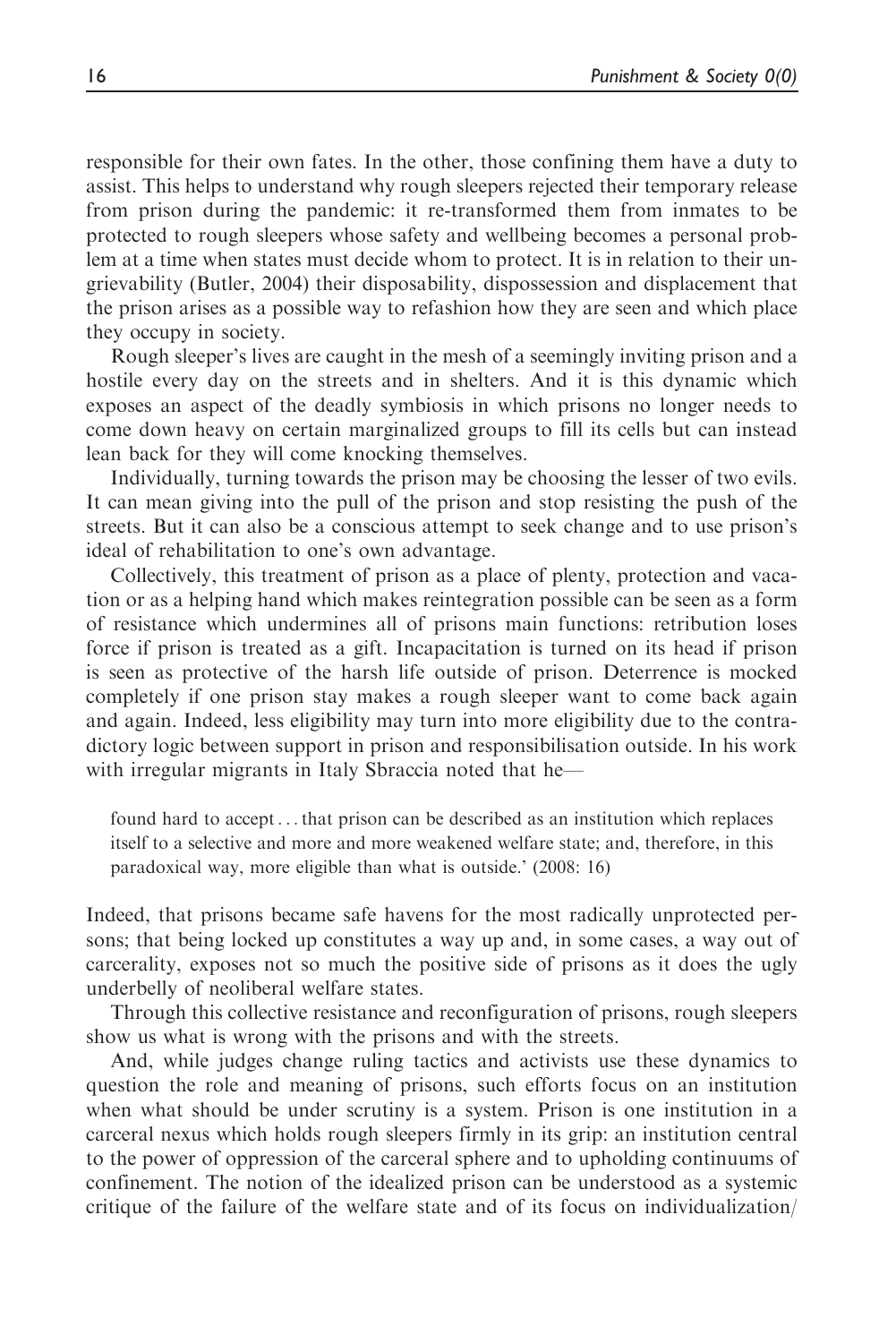responsibilisation. Underneath this responsibilisation lies a view on humanity which asks of us to be maximizing individuals who can 'maunder through any scenario victoriously' (Schneider, 2020c: 185). It asserts that opportunities are available and can be claimed through hard work and persistence thereby blinding out that this maximizing individual is not and cannot be every-body. No, he has arisen from the subjection of many who became no-body—and who can no longer improve their situation without the state's help—so that the few could become some-body. He is the product of a historical conjuncture of—

'continuing "expulsions" (Sassen 2014) ... the increasing denial to migrant and racialized populations of the right to have rights, ...the corporate financialization of loans to the poor and the debt-collection industry, ...the housing of the urban poor, and the multiple additional forms of accumulation through dispossession that lead to economic and social displacements' (Glick Schiller, 2016: 141).

Rough sleepers' perspectives offer a critique of an aid system which is unapproachable at best and impenetrable at worst. They critique a notion of care which becomes proactive only to serve its needs and a system of carcerality which confines them indefinitely to the streets and which leaves prison as the only viable choice. Rough sleepers actions critique a system which leaves already marginalized people that are confined to the streets of one of Europe's wealthiest welfare states only three options: try to make it on their own, wait until the prison collects them or embrace the prison as a last resort to escape the web of confinement their livelihoods are embedded in and tap into the state's care.

What then is the carceral in this context? It is the marriage between a location and a situation that confines, controls and renders stagnant. It is one of emotional, social, legal and medical insecurity that is marked by opaque barriers which differentiate one's position from that of mainstream society. Carcerality then results from a feeling of unbelonging and from a lived experience of extended confinement. By contrast, prison for people on substituted custodial sentences is a place which deprives those it confines, *inter alia*, of the freedom of mobility and limits contact to those outside its walls, but which simultaneously openly communicates its procedures. Through the concept of rehabilitation, the possibility of change and advancement is written into prison's very fabrics in Germany. The tactics of rough sleepers reveal a reverse cycle of carcerality where the streets are the space of detriment and the prison, trough harnessing the productivity of penal power, offers a break or potential escape from carceral livelihoods.

#### Acknowledgments

I would like to thank my research collaborators without whom this article would have never been possible. Thank you to the participants of the Workshop "Carcerality in the Globalised Present: Prison Spaces, Forms and Imaginaries" where I first presented the paper and received very valuable feedback. I am especially grateful to Jennifer Turner, Thomas Martin, Máximo Sozzo and Bertram Turner. Many thanks to the Department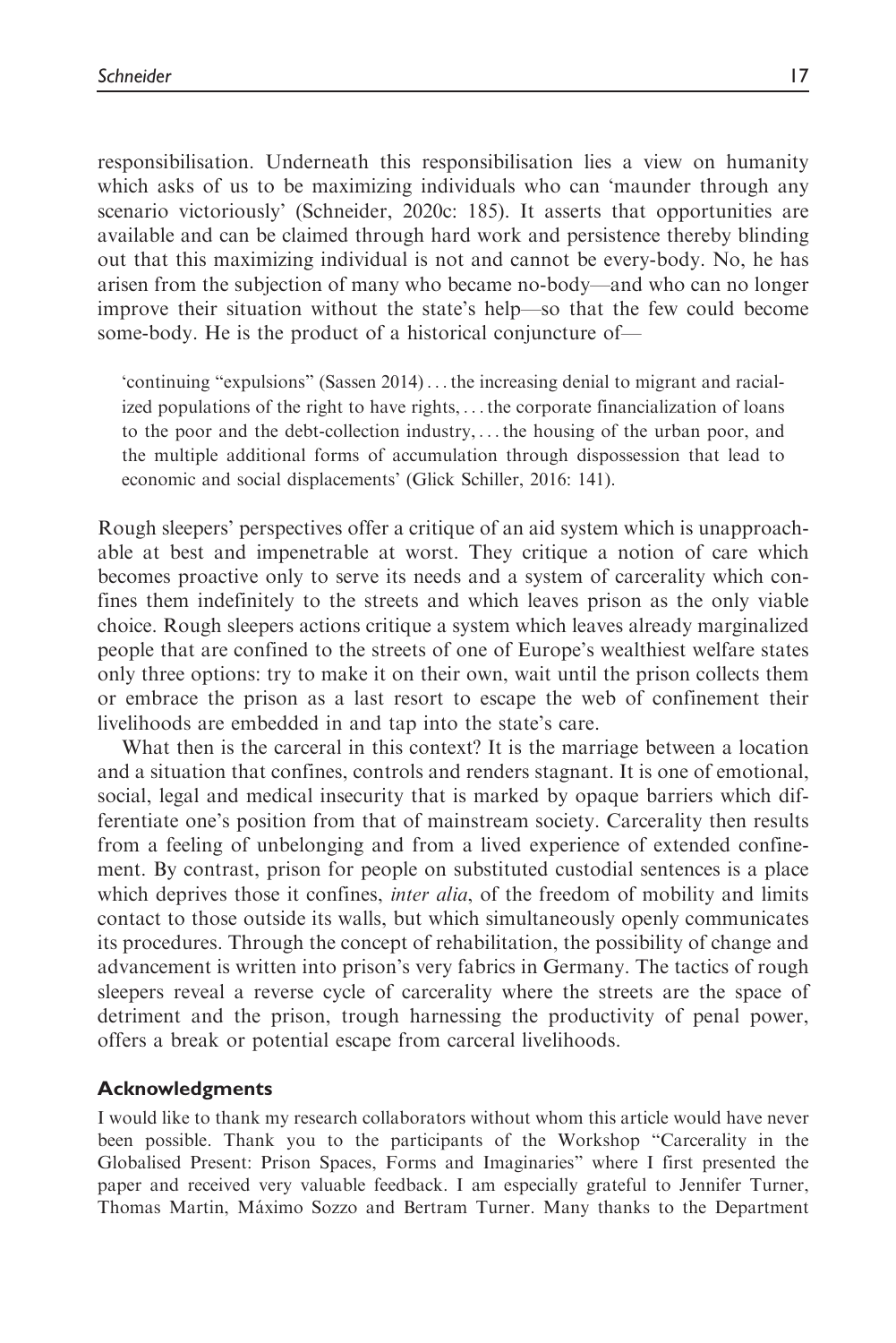"Law & Anthropology" of the Max Planck Institute for Social Anthropology, Halle (Saale), Germany for supporting this research and the Vrije Universiteit for supporting its publication. Many thanks also to the anonymous reviewers for their careful reading of my article and their pertinent suggestions.

## ORCID iD

Luisa T. Schneider **b** <https://orcid.org/0000-0001-8305-8547>

#### References

- Agamben G (1998) Homo Sacer: Sovereign Power and Bare Life. Stanford, CA: Stanford University Press.
- Alexander M (2012) The new Jim Crow: Mass incarceration in the age of colorblindness. Revised ed. New York: New Press.
- Aretz B, Fries J and Schmidt CM (2019) Fördern und fordern als erfolgreiches leitprin $zip$ . Germany: Bpb Bundeszentrale Für Politische Bildung, pp.  $1-6$ .
- Besteman C, and Biondi K and Orisanmi B (2018) Authority, confinement, solidarity, and dissent.  $PoLAR$ : Political and Legal Anthropology Review. Available at: [https://](https://polarjournal.org/2018/10/01/authority-confinement-solidarity-and-dissent/) [polarjournal.org/2018/10/01/authority-confinement-solidarity-and-dissent/](https://polarjournal.org/2018/10/01/authority-confinement-solidarity-and-dissent/) (21 January 2021).
- Bourgois P and Schonberg J (2009) Righteous Dopefiend. Berkeley: University of California Press.
- Butler J (2004) Precarious Life: The Powers of Mourning and Violence. London: Verso.
- Carlbom A (2003) The Imagined versus the Real Other: Multiculturalism and the Representation of Muslims in Sweden. Lund Monographs in Social Anthropology.
- Carlbom A (2003) The Imagined versus the Real Other: Multiculturalism and the Representation of Muslims in Sweden. PhD Thesis Monograph. Department of Sociology, Lund University.
- Credland S, Lewis H and Radebe D (2004) Sick and Tired: The Impact of Temporary Accommodation on the Health of Homeless Families. London: Shelter.
- Crewe B and Ievins A (2021) 'Tightness', recognition and penal power. Punishment  $\&$ Society 23(1): 47–68.
- Da Cunha MIP (2008) Closed circuits: Kinship, neighborhood and incarceration in urban Portugal. Ethnography 9(3): 325–350.
- De Giorgi A (2006) Re-Thinking the Political Economy of Punishment: perspectives on post-Fordism and Penal Politics. Ashgate: Aldershot.
- Duhm L (2020) Besuchsverbot und Strafaussetzung. Wie sich Gefängnisse für Corona wappnen. Spiegel Panorama, Date: 18.03.2020. Online: https://www.spiegel.de/panorama/justiz/wie-sich-gefaengnisse-fuer-corona-wappnen-a-7a006e7f-7811-4a00 a26b-ee98c817ba13.
- Fassin D (2017) Prison Worlds: An Ethnography of the Carceral Condition (Trans. R Gomme). UK: Polity.
- Fortes AW (2015) Of Maras and Mortal doubt: Violence, order, and uncertainty in guatemala city. PhD Thesis, University of California Berkeley.
- Frankl VE, Lasch I and Allport GW (1962) Man's Search for Meaning: An Introduction to Logotherapy. Boston: Beacon Press.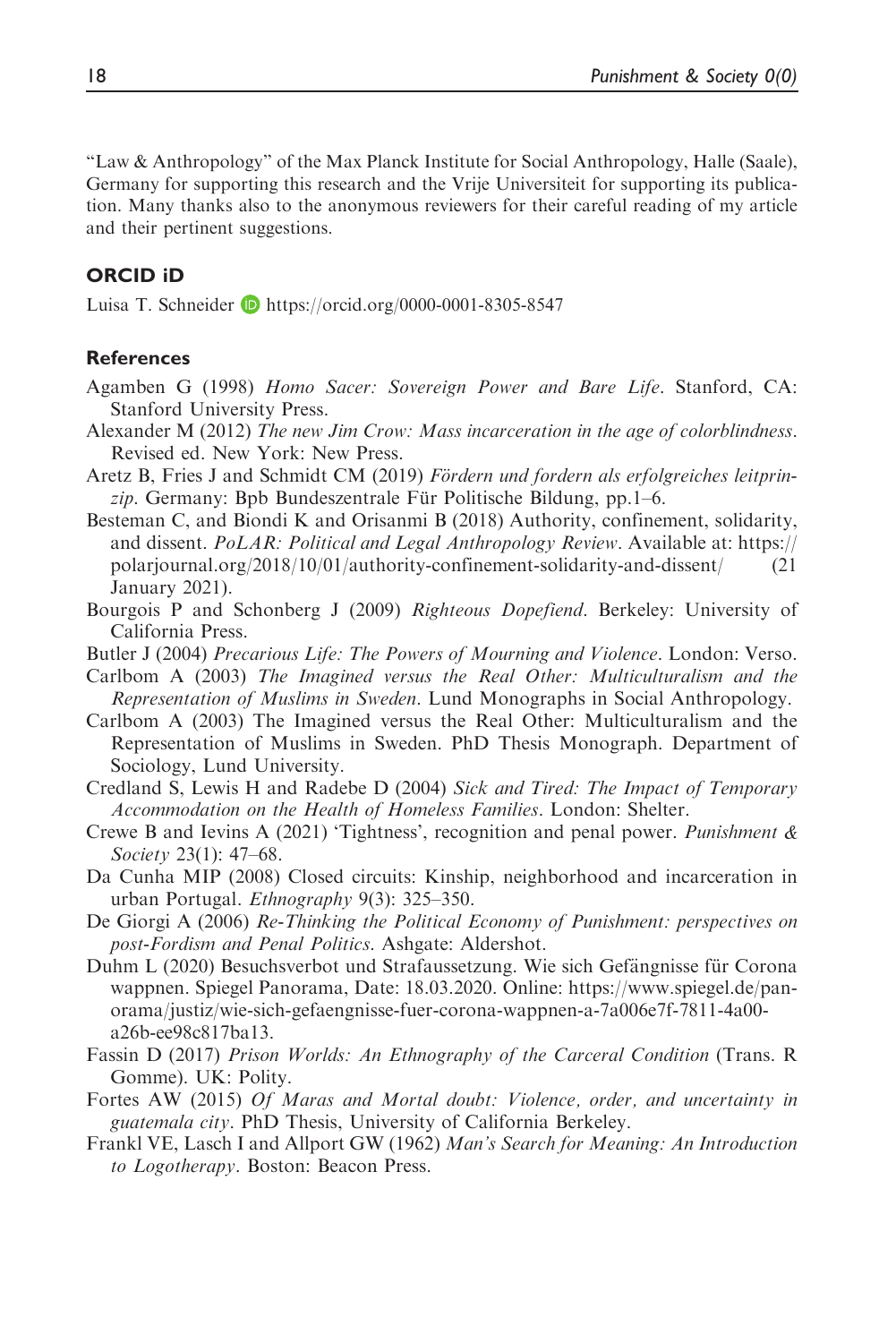- Gill N, Conlon D, Moran D, et al. (2016) Carceral circuitry: New directions in carceral geography. Progress in Human Geography 42(2): 183–204.
- Gilmore RW (2007) Golden Gulag: Prisons, Surplus, Crisis, and Opposition in Globalizing California. Berkeley: University of California Press.
- Glick Schiller N (2016) Conjectures about conjunctures, decolonization, and the ontological turn. Commentary to the decolonizing generation: (race and) theory in anthropology since the eighties by Jafari Sinclaire Allen and Ryan Cecil Jobson. Current Anthropology 57(2): 140–141.
- Hamlin M (2020) The abolition geographies of COVID-19. Society + Space. Available at: [www.societyandspace.org/articles/the-abolition-geographies-of-covid-19](http://www.societyandspace.org/articles/the-abolition-geographies-of-covid-19) (accessed 6 May 2020).
- Halsey M (2007) On confinement: Resident and inmate perspectives of secure care and imprisonment. Probation Journal 54(4): 338–367.
- Harvey D (2009) Social Justice and the City. Revised ed. Athens: University of Georgia Press.
- Kirby T (2020) Efforts escalate to protect homeless people from COVID-19 in UK. The Lancet. Respiratory Medicine 8(5): 447–449.
- Lewis S (2005) Rehabilitation: Headline or footnote in the new penal policy? Probation Journal 52(2): 119–135.
- Lyon D (2001) Surveillance Society: monitoring Everyday Life. Buckingham: Open University Press.
- McNeill F (2019) Mass supervision, misrecognition and the 'malopticon'. *Punishment* & Society 21(2): 207–230.
- Mbembe A (2001) On the Postcolony. Berkeley: University of California Press.
- Moran D (2015) Carceral Geography: Spaces and Practices of Incarceration. Ashgate: Farnham.
- Moran D (2012) Prisoner reintegration and the stigma of prison time inscribed on the body. Punishment & Society 14(5): 564–583.
- Moran D, Turner J and Schliehe AK (2018) Conceptualizing the carceral in carceral geography. Progress in Human Geography 42(5): 666–686.
- Mowat L (2019) Soft jails: Family photo booths for lags Also phones in cells and sex with partners. *Express*. Available at: [www.express.co.uk/news/uk/1068966/prisons](http://www.express.co.uk/news/uk/1068966/prisons-ministry-of-justice-prison-photo-booth-inmates)[ministry-of-justice-prison-photo-booth-inmates](http://www.express.co.uk/news/uk/1068966/prisons-ministry-of-justice-prison-photo-booth-inmates) (2 January 2021).
- Rusche G and Kirchheimer O (1939) Punishment and Social Structure. New York: Columbia University Press.
- Sachsen.de (2020) Gerichte, Staatsanwaltschaften und Justizvollzug. Available at: [www.coronavirus.sachsen.de/gerichte-staatsanwaltschaften-und-justizvollzug-4336.](http://www.coronavirus.sachsen.de/gerichte-staatsanwaltschaften-und-justizvollzug-4336.html#a-4436) [html#a-4436](http://www.coronavirus.sachsen.de/gerichte-staatsanwaltschaften-und-justizvollzug-4336.html#a-4436) (accessed 20 May 2020).
- Sbraccia A (2008) More or less eligibility: Theorethical perspectives on the imprisonment process of migrants in Italy. *messina, circ dig,* pp. 5–23 (QUADERNI DEL CIR DIG) [capitolo di libro].
- Schneider LT (2020a) Degrees of permeability. The Cambridge Journal of Anthropology 38(1): 88–104.
- Schneider LT (2020b) 'My home is my people' homemaking among rough sleepers in Leipzig, Germany. Housing Studies 1–18.